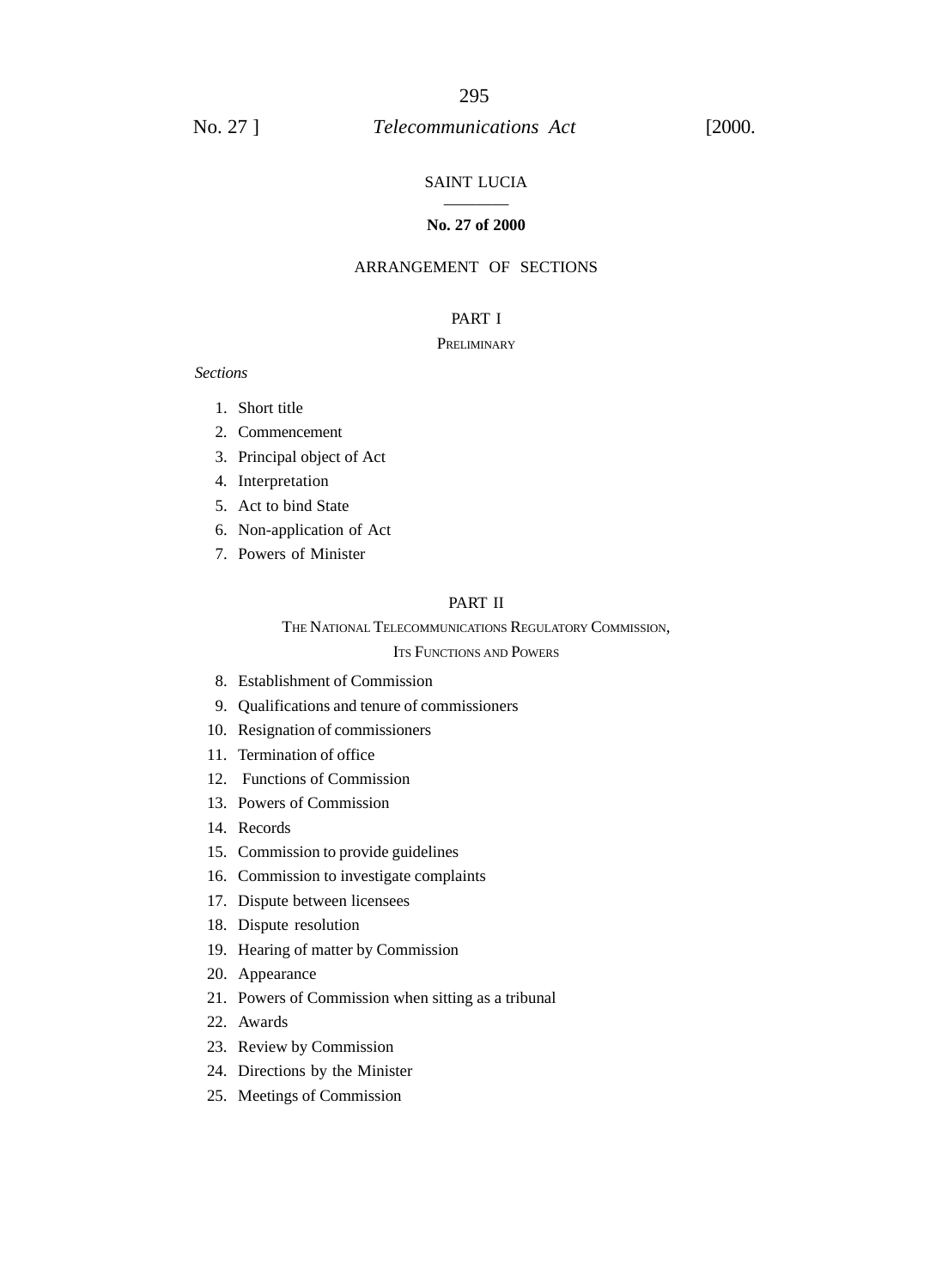## No. 27 ] *Telecommunications Act* [2000.

- 26. Remuneration of commissioners
- 27. Staff of Commission
- 28. Annual Report

## PART III

#### LICENSING OF TELECOMMUNICATIONS PROVIDERS

- 29. Prohibition on engaging in services without a licence
- 30. Procedure for grant of individual licence
- 31. Content of individual licence
- 32. Grant of individual licence
- 33. Procedure for grant of a class licence
- 34. Content of class licence
- 35. Grant of special licence
- 36. Grant of frequency authorisation
- 37. Content of frequency authorisation
- 38. Amendment of Second Schedule
- 39. Licence and authorisation fee
- 40. Modification of licences and authorisations
- 41. Suspension and revocation of licences and authorisation
- 42. Surrender of licences and authorisations

#### PART IV

UNIVERSAL SERVICE, INTERCONNECTION, INFRASTRUCTURE SHARING, NUMBERING

- 43. Provision of universal service
- 44. Universal Service Fund
- 45. Purpose of Fund
- 46. Interconnection and infrastructure sharing
- 47. Interconnection agreements
- 48. Cost of interconnection
- 49. Infrastructure sharing
- 50. Access to tower sites and underground facilities
- 51. Private networks
- 52. Numbering
- 53. Domain name registration

#### PART V

#### COMPLIANCE AND MANAGEMENT

- 54. Appointment of inspectors
- 55. Right of entry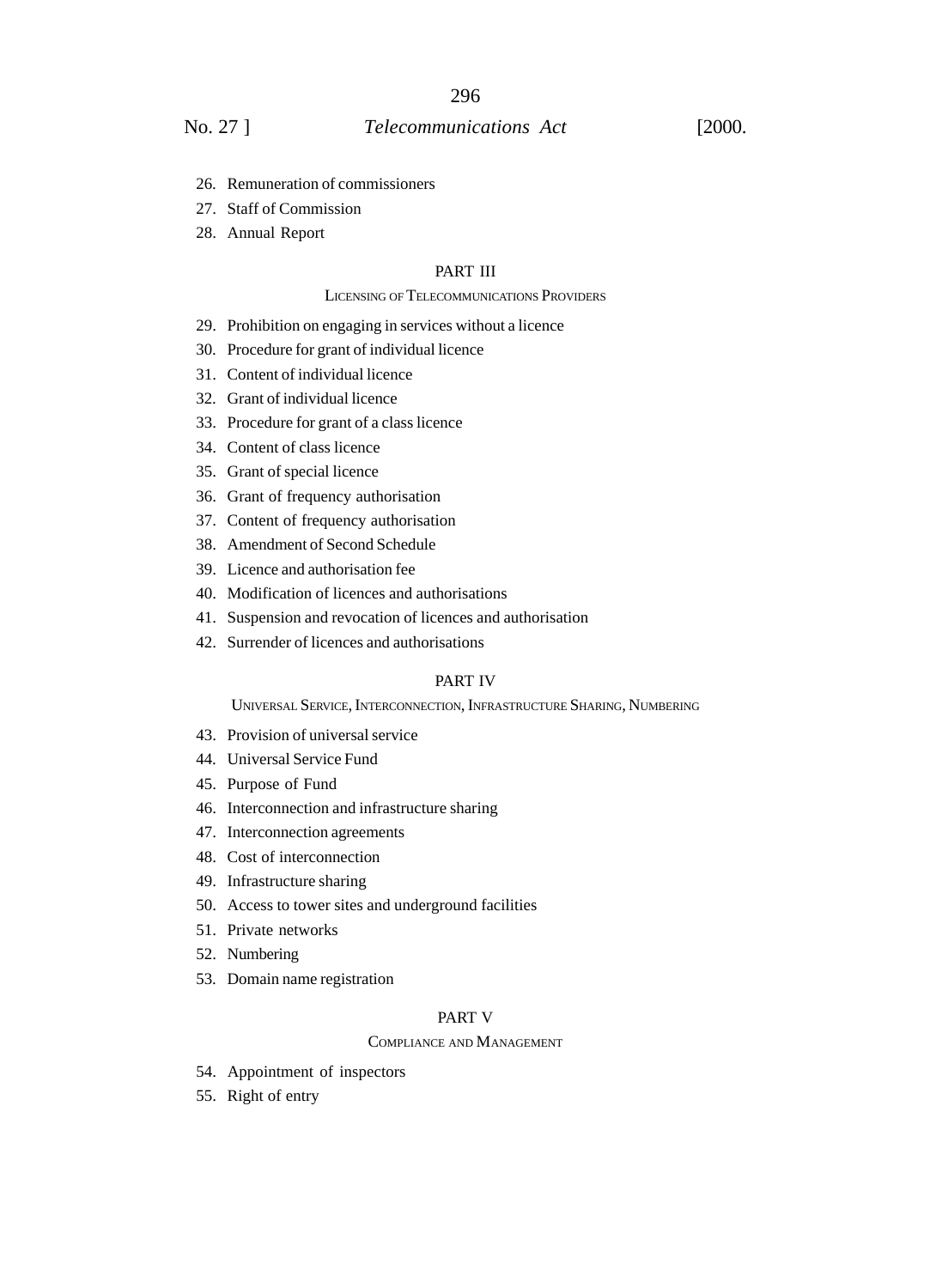# No. 27 ] *Telecommunications Act* [2000.

- 56. Search and seizure
- 57. Inspection
- 58. Parties eligible to seek orders for forfeiture or injunctive relief

## PART VI

#### **OFFENCES**

- 59. Connection of terminal equipment
- 60. Reduction of electrical interference
- 61. Unlawful interception
- 62. Secrecy of personal information
- 63. Malicious damage to apparatus
- 64. Unlawful interception and disclosure of personal information
- 65. Obstruction of investigation
- 66. Refusal
- 67. Giving false information
- 68. Failure to attend to give evidence to Commission

#### PART VII

#### **MISCELLANEOUS**

- 69. Stoppage of telecommunications
- 70. Access to lands and road works
- 71. Copyright
- 72. Liability of public and private officials
- 73. Installation and operation of telecommunications by diplomatic missions
- 74. Regulations
- 75. Repeal and savings

First Schedule Second Schedule Third Schedule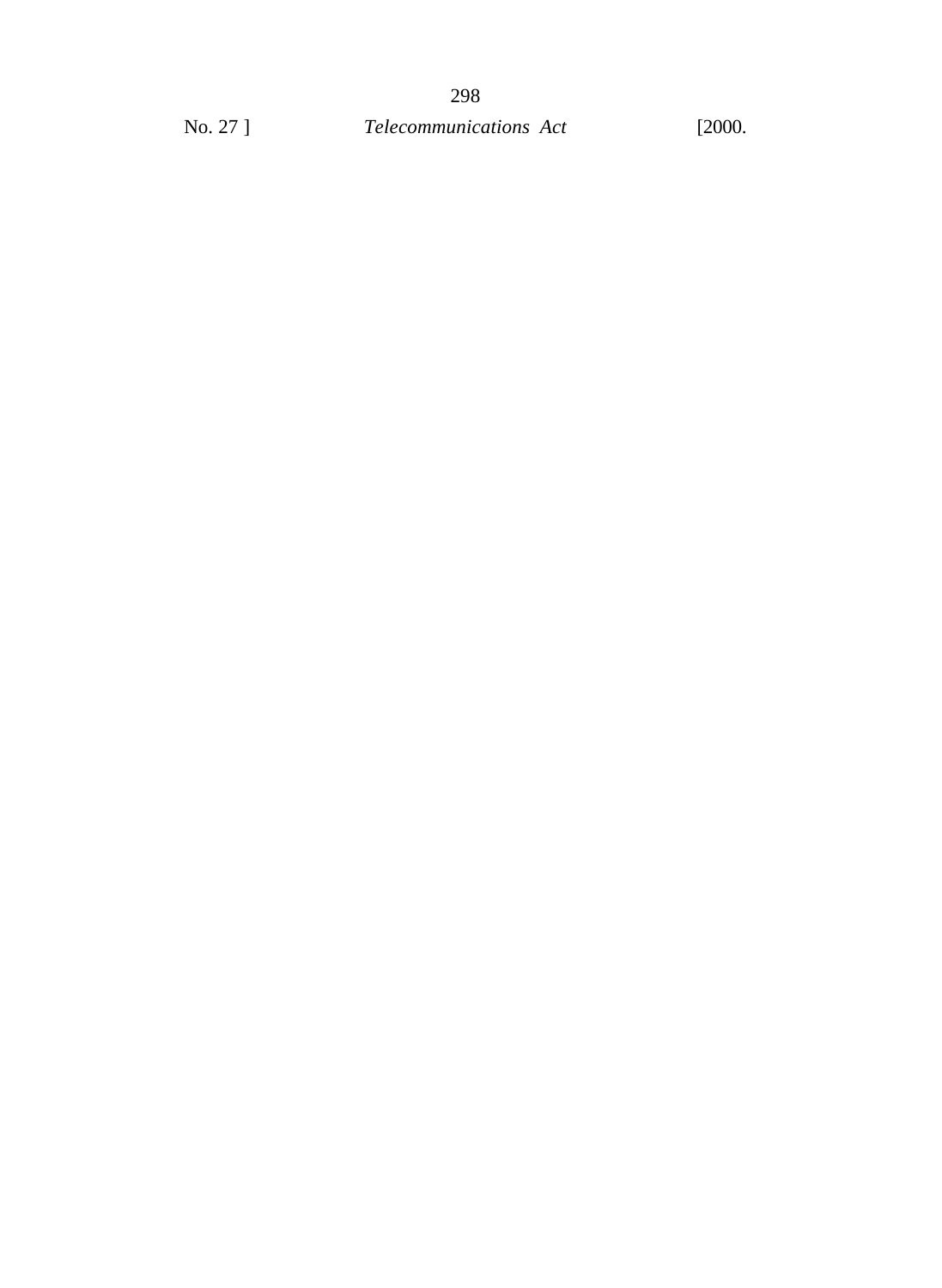I ASSENT

[L.S.] PEARLETTE LOUISY, *Governor-General.*

*22nd November, 2000.*

# **SAINT LUCIA ————**

**No. 27 of 2000**

**AN ACT** to provide for the regulation of telecommunications, to establish the National Telecommunications Regulatory Commission, and for related or incidental matters.

[ On Proclamation ]

BE IT ENACTED by the Queen's Most Excellent Majesty, by and with the advice and consent of the House of Assembly and the Senate of Saint Lucia, and by the authority of the same as follows: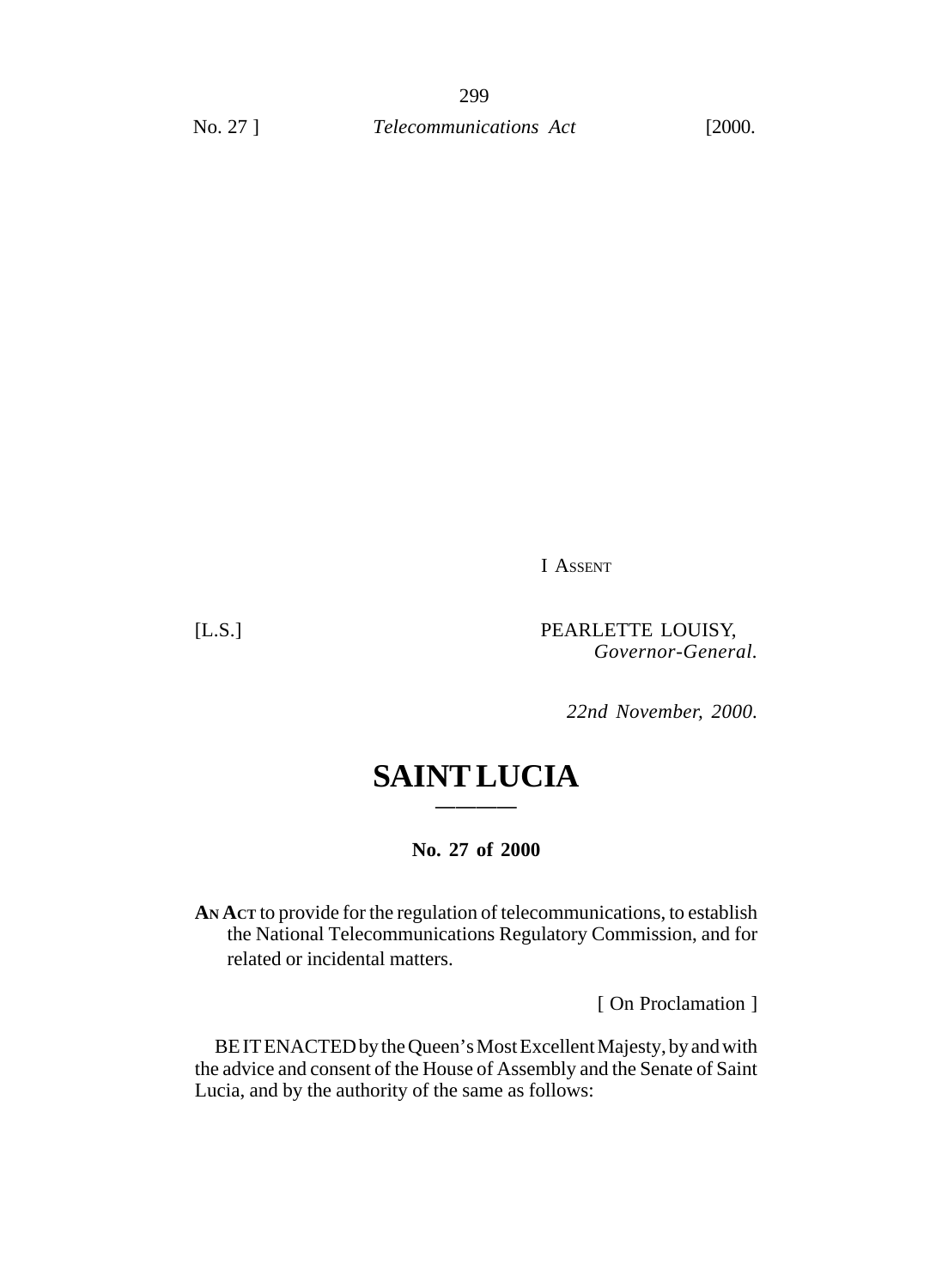#### PART I **PRELIMINARY**

## **Short title**

**1.** This Act may be cited as the Telecommunications Act, 2000.

## **Commencement**

**2.** This Act shall come into force on a date as is fixed by the Governor-General by Proclamation.

#### **Principal object of Act**

**3.**— (1) The principal object of this Act is to give effect to the purposes of the Treaty and to regulate the telecommunications sector in Saint Lucia.

(2) Without limiting the generality of subsection (1) the objects of this Act are to ensure —

- (*a*) open entry, market liberalisation, and competition in telecommunications;
- (*b*) policies and practices in relation to the management of telecommunications are in harmony with those of ECTEL;
- (*c*) the operation of a universal service regime so as to ensure the widest possible access to telecommunications at an affordable rate by the people of Saint Lucia in order to enable them to share in the freedom to communicate over an efficient and modern telecommunications network;
- (*d*) fair pricing and the use of cost-based pricing methods by telecommunications providers in Saint Lucia;
- (*e*) fair competition practices by telecommunications providers;
- (*f*) the introduction of advanced telecommunications technologies and an increased range of services;
- (*g*) the public interest and national security are preserved;
- (*h*) the application of appropriate standards in the operation of telecommunications;
- (*i*) the overall development of telecommunications in the interest of the sustainable development of Saint Lucia.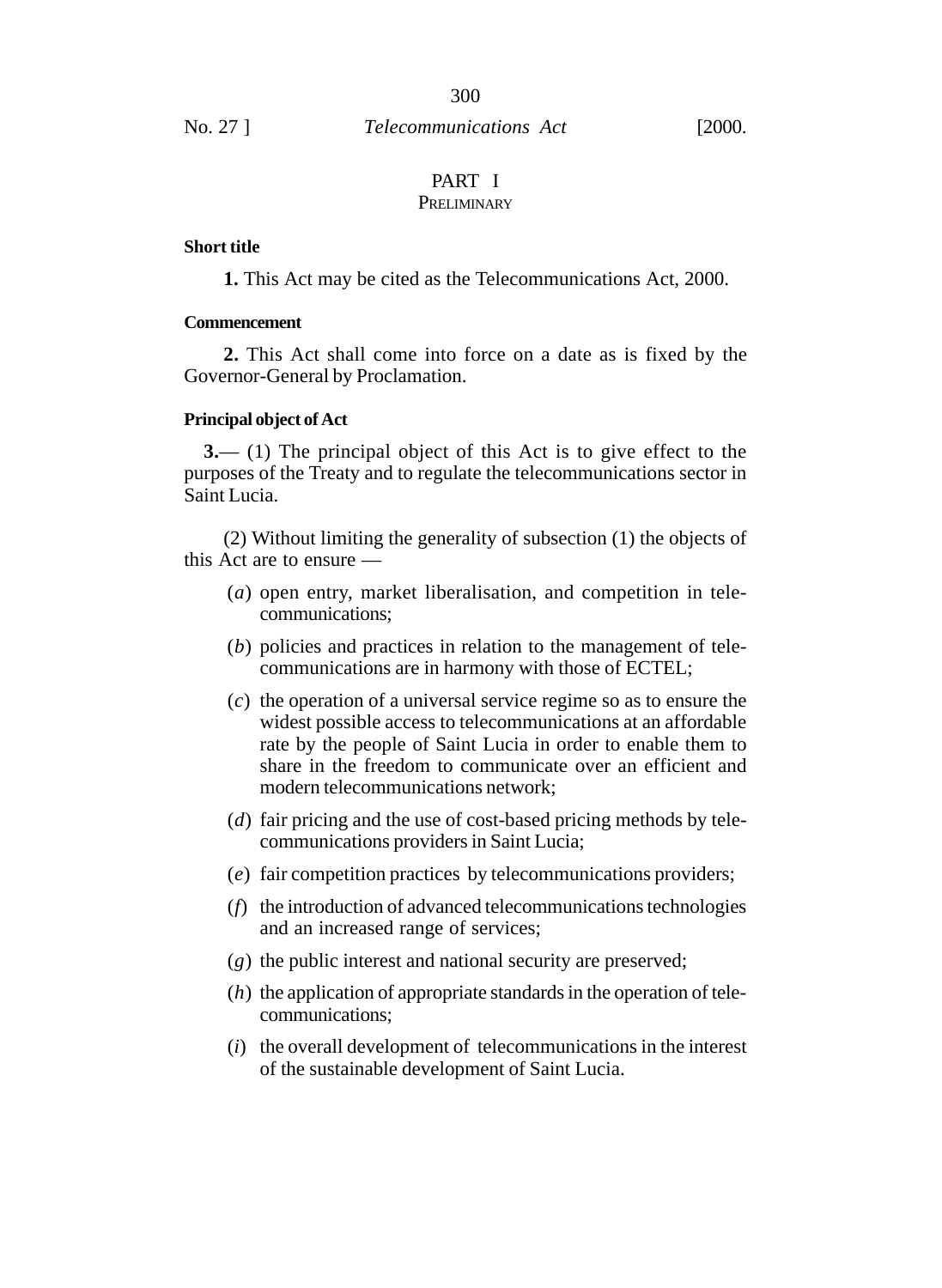#### **Interpretation**

- **4.** (1) In this Act, unless the context otherwise requires
	- "applicant" means a person applying for a licence or a frequency authorisation;
	- "application" means an application for a licence or frequency authorisation, including a modification or renewal of a licence;
	- "application fee" means the fee payable to the Commission by an applicant for a licence or frequency authorisation;
	- "Board" means the Board of Directors of ECTEL appointed pursuant to Article 8 of the Treaty;
	- "broadcasting" means the transmission of radio or video programming to the public on a free, pay, subscription, or other basis, whether by cable television, terrestrial, or satellite means, or by other electronic delivery of such programming;
	- "class licence" means a licence, as distinct from an individual licence, issued on the same terms to each applicant of a category of users in respect of the operation of a type of telecommunications network or telecommunications service specified under section 7;
	- "Commission" means the National Telecommunications Regulatory Commission established by section 8;
	- "commissioner" means a commissioner appointed pursuant to section 8;
	- "document" includes an electronic document;
	- "diplomatic missions" include international organisations accredited to Saint Lucia;
	- "ECTEL" means the Eastern Caribbean Telecommunications Authority established by Article 2 of the Treaty;
	- "frequency authorisation" means an authorisation granted by the Minister under section 36 to use radio frequencies in connection with the operation of a network or the provision of services under an individual licence or class licence or otherwise;
	- "frequency fees" means the prescribed fee payable by a frequency authorisation holder: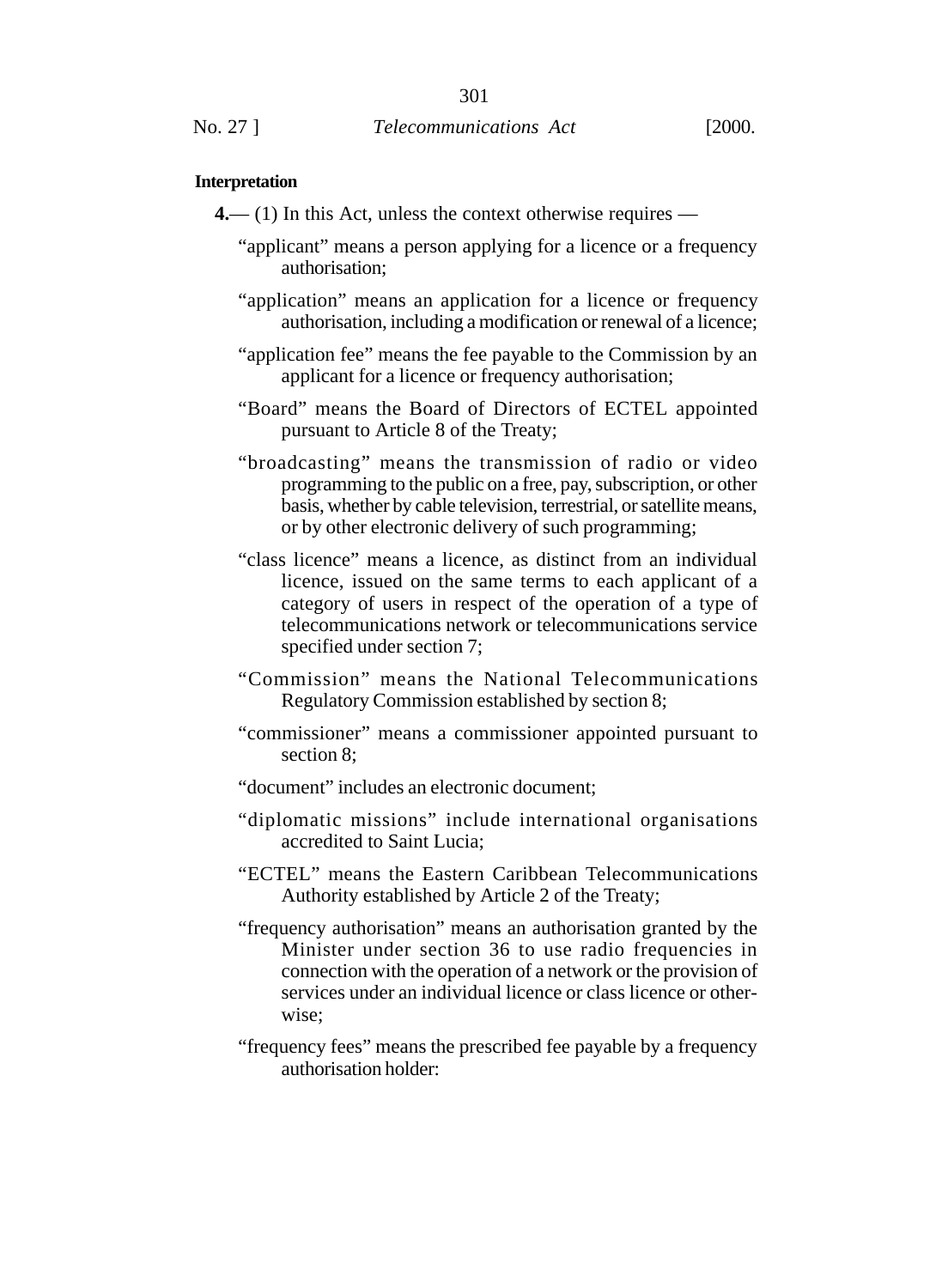- "individual licence" means a licence granted to a particular person in accordance with section 30 on terms specific to that person;
- "infrastructure" includes facilities, submarine cables and landing sites, towers, sites and underground facilities
- "infrastructure sharing" means the joint utilisation of a particular physical structure, segment, element, or feature of the entire infrastructure;
- "inspector" means a person appointed under section 52;
- "interconnection" means the connection of two or more separate telecommunication systems, networks, links, nodes, equipment, circuits and devices involving a physical link or interface.
- "land" includes any land under whatever tenure held and easement, servitude, right or privilege in or over land;
- "licence" means an individual licence or a class licence;
- "licence fees" means the initial, annual and renewal fees payable by an applicant;
- "Minister" means the Minister to whom responsibility for telecommunications is assigned;
- "park" means an enclosed or private space set apart for ornament or to afford the benefit of pleasure and recreation;
- "person" includes any corporation, either aggregate or sole, any partnership or association, and any undertaking, club, society, or other body of one or more persons and any individual;
- "private network" means a system to provide telecommunications service to a person or entity that is for the sole and exclusive use of that person or entity and is not interconnected with the public telecommunications network;
- "public telecommunications network" means a telecommunications network used for the provision of telecommunications services to the public;
- "public voice telephony services" means the commercial provision to the public of the direct transport and switching of voice telephony in real time from and to network termination points;
- "radio communications" means the transmission, emission or reception of signs, signals, text, images and sounds, or other intelligence of any nature by radio;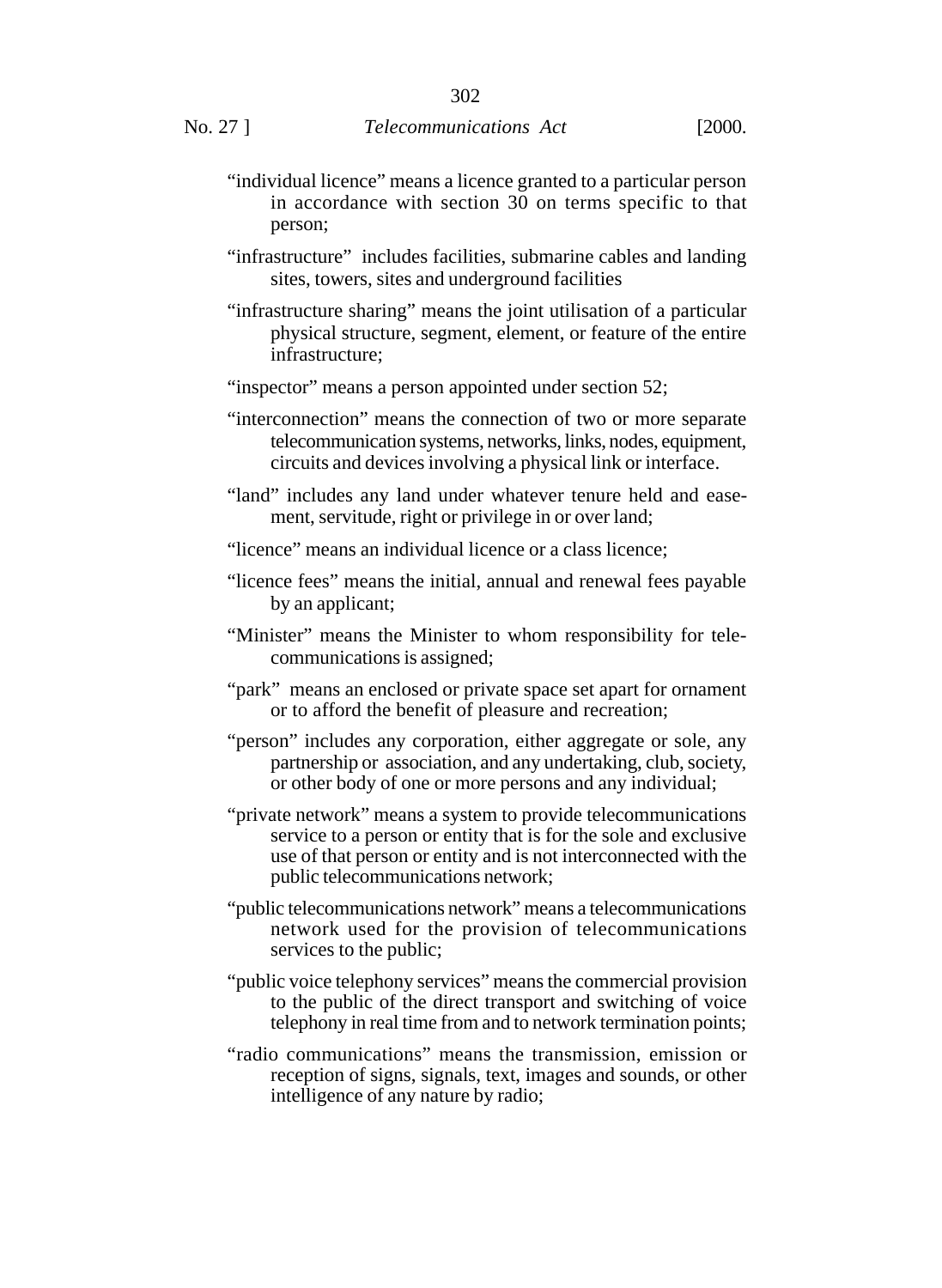- "radio equipment" means any equipment or apparatus designed or used for radio communications;
- "records" includes existing licences, frequency authorisations, telecommunications equipment approvals, policy or operational documents, orders and documents relating to decisions;
- "Regulations" means Regulations made pursuant to section 74;
- "road" means any road or street or part thereof and includes all bridges, culverts, embankments, approaches, drains, verges, pavements kerbs, footpaths, parapets and other works or things, forming part of any road or street;
- "site" means land, or a building on land or a structure on land;
- "special licence" means a licence granted pursuant to provisions of section 7 by the Minister in an emergency or other exigent circumstances;
- "telecommunications" means any form of transmission, emission, or reception of signs, text, images and sounds or other intelligence of any nature by wire, radio, optical or other electromagnetic means;
- "telecommunications facilities" means any facility, apparatus or other thing that is used or capable of being used for telecommunications or for any operation directly connected with telecommunications, and includes a transmission facility;
- "telecommunications network" means any wire, radio, optical, or other electromagnetic system used to route, switch, or transmit telecommunications;
- "telecommunications provider" means a person who is licensed under this Act to operate a telecommunications network or to provide telecommunications services;
- "telecommunications services" means services provided by means of telecommunications facilities and includes the provision in whole or in part of telecommunications facilities and any related equipment, whether by sale, lease or otherwise, or such other services as may be prescribed by the Minister from time to time;
- "tender fees" means the fees payable by an applicant for an individual licence in order to participate in an open tender procedure ;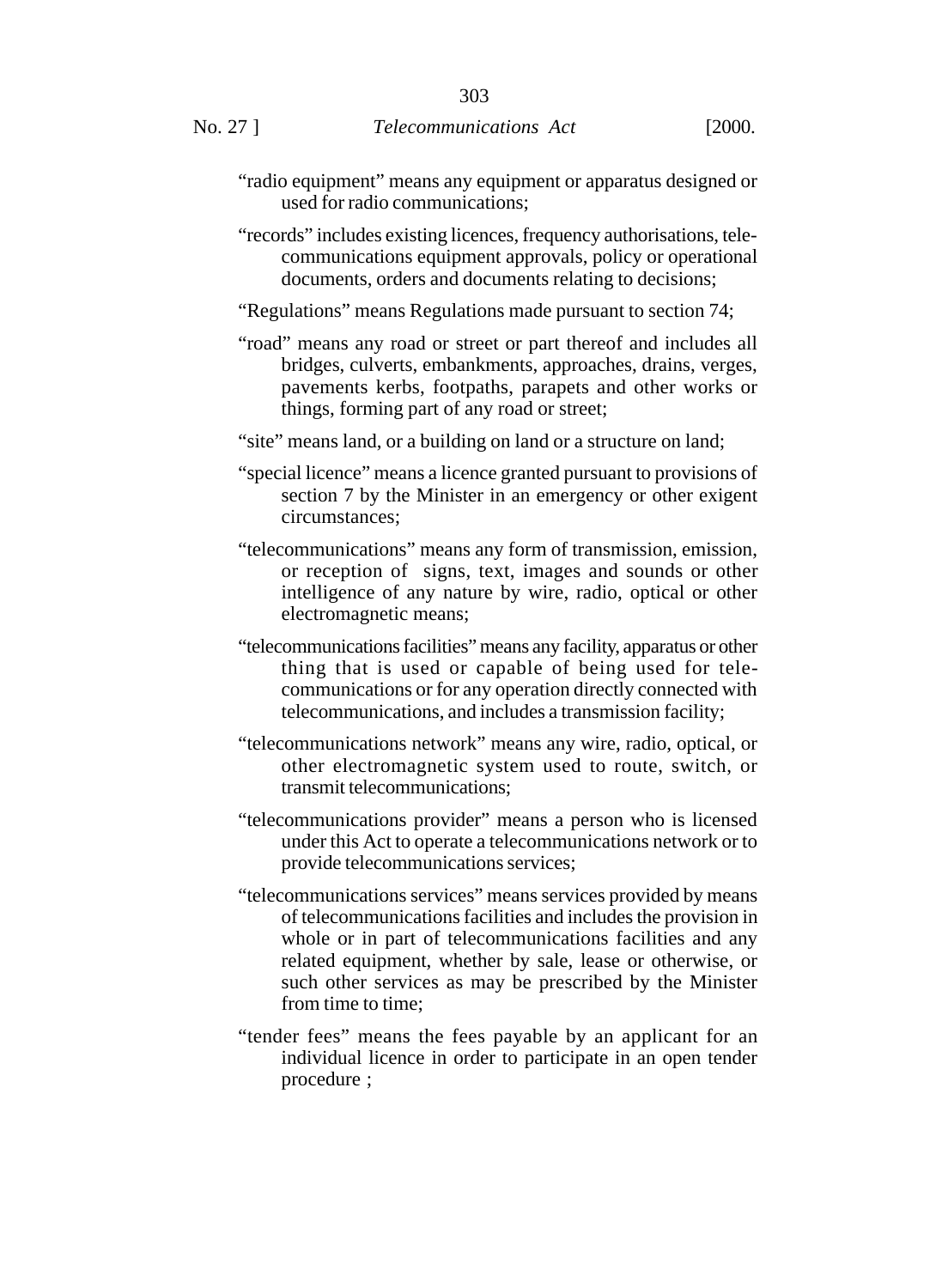- "terminal equipment" means equipment intended to be connected directly or indirectly to the network termination point of a telecommunications network in order to emit, transmit, or receive telecommunications services;
- "tower" means a tower, or a pole, or a mast or a similar structure;
- "Treaty" means the Treaty establishing the Eastern Caribbean Telecommunications Authority signed at St. George's, Grenada on 4<sup>th</sup> of May, 2000 and includes that Treaty as amended from time to time;
- "underground facility" means an underground facility that is used, installed ready to be used, or intended to be used, to hold lines;
- "Universal Service Fund" means the Fund established for the promotion of universal service by Section 44 of this Act;

"Universal service" includes the provision of —

- (*a*) public voice telephony;
- (*b*) internet access;
- (*c*) telecommunications services to schools, hospitals and similar institutions, and the disabled and physically challenged; or
- (*d*) other service by which people access efficient, affordable and modern telecommunications.

(2) Except so far as the contrary intention appears, an expression that is used both in this Act and in the Treaty (whether or not a particular meaning is assigned to it by the Treaty ) has in this Act the same meaning as in the Treaty .

#### **Act to bind State**

**5.** This Act binds the State.

#### **Non-application of Act**

 $6$ — (1) This Act shall not apply to —

- (*a*) the program content and scheduling, as opposed to the transmission aspects of broadcasting networks and services;
- (*b*) telecommunications networks and services operated or provided exclusively by the armed forces, police force, public security, and civil aviation authorities except in relation to the requirement to have a frequency authorisation;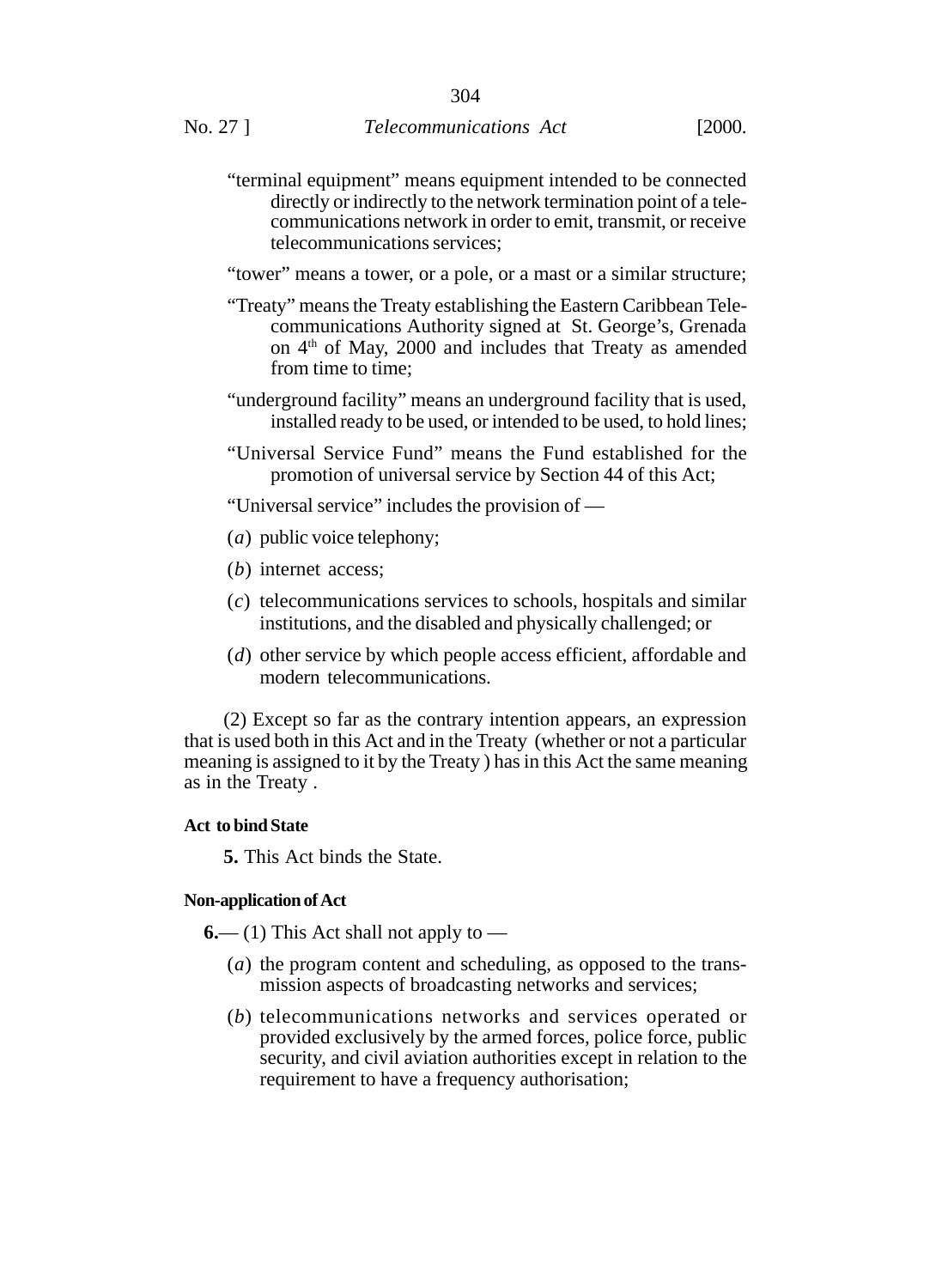(*c*) any terminal equipment used for the purposes of paragraphs (a) or (b).

(2) The Minister may, on the recommendation of ECTEL, by Order, exempt any category of ship or aircraft, or person or type of network or service from this Act.

(3) The Minister may by Order exempt a Diplomatic Mission from the requirements of this Act.

(4) Any exemptions under sub-section (2) or (3) may be subject to conditions.

#### **Powers of Minister**

**7.**— (1) The Minister may grant —

- (*a*) an individual licence;
- (*b*) a class licence;
- (*c*) a frequency authorisation in respect of a licence; or
- (*d*) a special licence.

(2) Where the Minister fails to grant to an applicant a licence or frequency authorisation he or she shall give that applicant his or her reasons for that decision in writing.

(3) The Minister, on receipt of a recommendation from ECTEL shall by notice published in the *Gazette*, specify the telecommunications networks and services that are subject to an individual licence, a class licence or a frequency authorisation.

(4) In the exercise of his or her powers the Minister shall consult with the Commission.

(5) The Minister shall wherever practicable in the exercise of his or her powers —

- (*a*) adopt the form, document, process and subsidiary legislation as recommended by ECTEL; and
- (*b*) implement policy and recommendations proposed by ECTEL.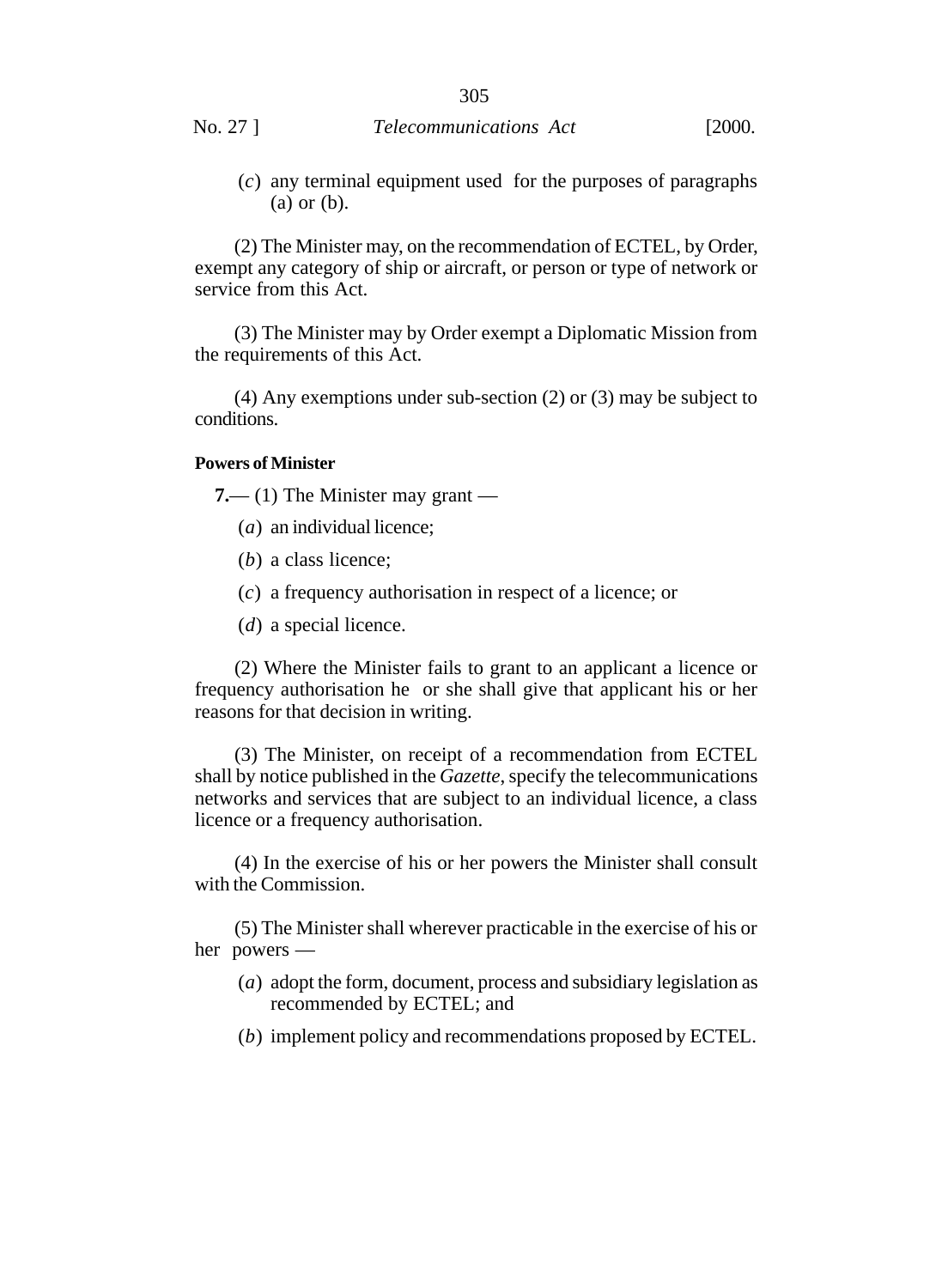## PART II

## THE NATIONAL TELECOMMUNICATIONS REGULATORY COMMISSION, ITS FUNCTIONS AND POWERS

## **Establishment of Commission**

**8.**— (1) There is established a Commission under the general direction and control of the Minister to be known as the National Telecommunications Regulatory Commission.

(2) The Commission shall consist of not less than three and not more than five commissioners, all of whom shall be appointed by the Minister on such terms and conditions as he or she may specify in their instruments of appointment.

(3) The Minister shall appoint one of the commissioners to be the Chairperson.

#### **Qualifications and tenure of commissioners**

**9.**— (1) The commissioners shall be persons of recognised standing and experience, all of whom may be drawn from the following disciplines —

- (*a*) finance and accounting;
- (*b*) telecommunications;
- (*c*) economics;
- (*d*) law; or
- (*e*) other related fields

except that at least one of the commissioners shall be a person of recognised standing and experience in telecommunications.

(2) A commissioner holds office for a period of three years unless he or she resigns or is removed from office in accordance with this Part.

## **Resignation of commissioners**

**10.**— (1) A Commissioner, other than the Chairperson, may resign his or her office in writing addressed to the Minister through the Chairperson.

(2) The Chairperson of the Commission may, at any time, in writing addressed to the Minister resign from his or her office.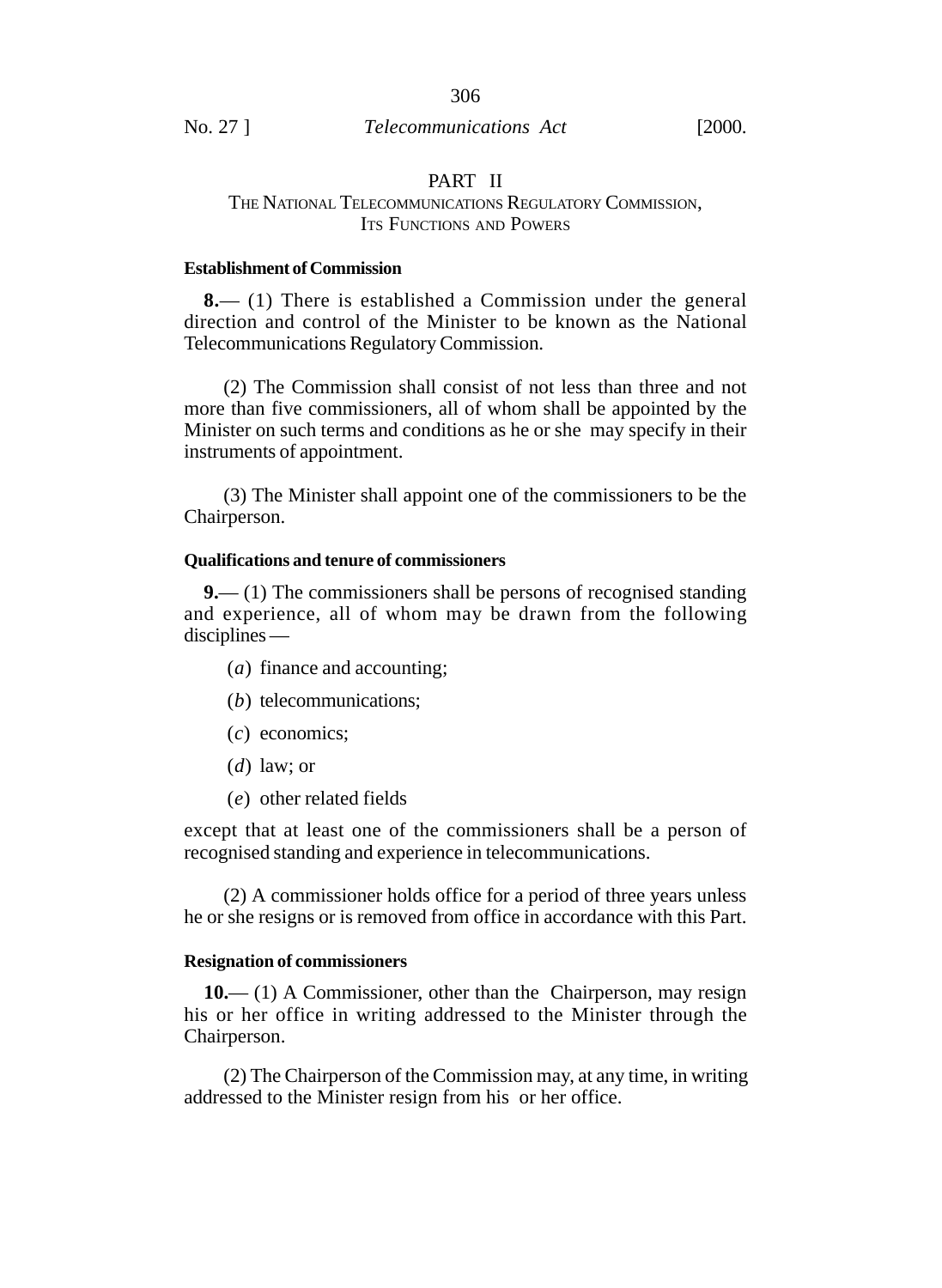#### **Termination of office**

**11.** The Minister shall remove a Commissioner from office —

- (*a*) for inability to perform the functions of his or her office;
- (*b*) for being absent from three consecutive meetings of the Commission or five meetings in aggregate during any twelve month period of his or her term of appointment;
- (*c*) if he or she is declared bankrupt or compounds with his creditors;
- (*d*) for misconduct; or
- (*e*) for any other conduct inconsistent with his or her function.

#### **Functions of Commission**

**12.**— (1) The functions of the Commission are to —

- (*a*) advise the Minister on the formulation of national policy on telecommunications matters with a view to ensuring the efficient, economic and harmonised development of the telecommunication and broadcasting services and radio communications of Saint Lucia;
- (*b*) ensure compliance with the Government's international obligations on telecommunications;
- (*c*) be responsible for technical regulation and the setting of technical standards of telecommunications and ensure compatibility with international standards;
- (*d*) plan, supervise, regulate and manage the use of the radio frequency spectrum in conjunction with ECTEL, including the assignment and registration of radio frequencies to be used by all stations operating in Saint Lucia or on any ship, aircraft, vessel, or other floating or airborne contrivance or spacecraft registered in Saint Lucia;
- (*e*) regulate prices for telecommunications services;
- (*f*) advise the Minister in all matters related to tariffs for telecommunications service;
- (*g*) collect all fees prescribed and any other tariffs levied under this Act or Regulations;
- (*h*) receive and review applications for licences and advise the Minister accordingly;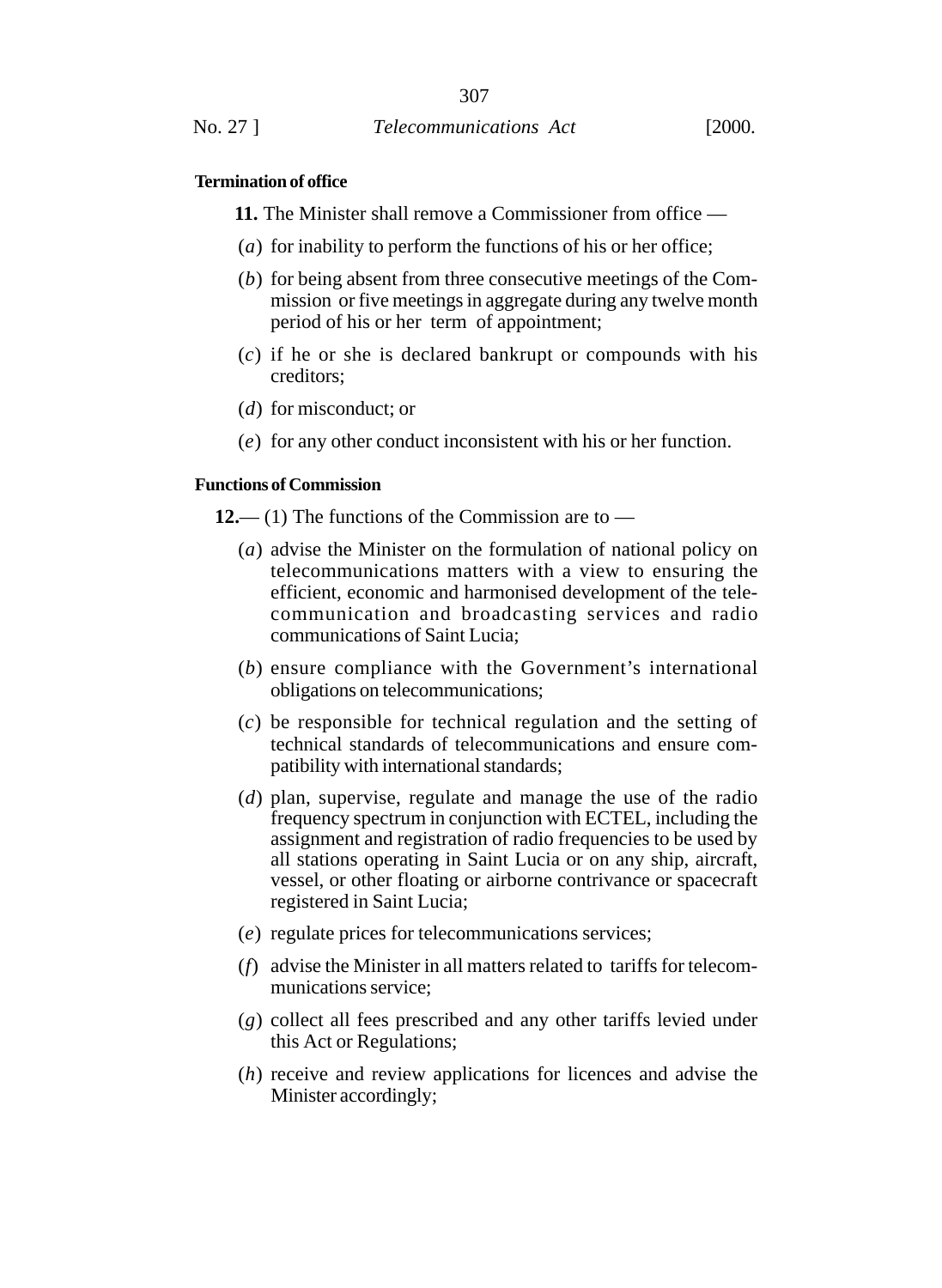- (*i*) monitor and ensure that licensees comply with the conditions attached to their licences;
- (*j*) review proposed interconnection agreements by telecommunications providers and recommend to the Minister whether or not he should approve such agreements;
- (*k*) investigate and resolve any dispute relating to interconnections or sharing of infrastructure between telecommunications providers;
- (*l*) investigate and resolve complaints related to harmful interference;
- (*m*) monitor anti-competitive practices in the telecommunications sector and advise the national body responsible for the regulation of anti-competitive practices accordingly;
- (*n*) maintain a register of licensees and frequency authorisation holders;
- (*o*) provide the Minister with such information as he may require from time to time;
- (*p*) undertake in conjunction with other institutions and entities where practicable, training, manpower planning, seminars and conferences in areas of national and regional importance in telecommunications;
- (*q*) report to and advise the Minister on the legal, technical, financial, economic aspects of telecommunications, and the social impact of telecommunications;
- (*r*) manage the universal service fund;
- (*s*) perform such other functions as are prescribed.

(2) In the performance of its functions the Commission shall where necessary, consult and liaise with ECTEL.

#### **Powers of Commission**

**13.**— (1) The Commission shall have the power to do all things necessary or convenient to be done for or in connection with the performance of its functions.

(2) Without limiting the generality of subsection (1), the Commission has the power to —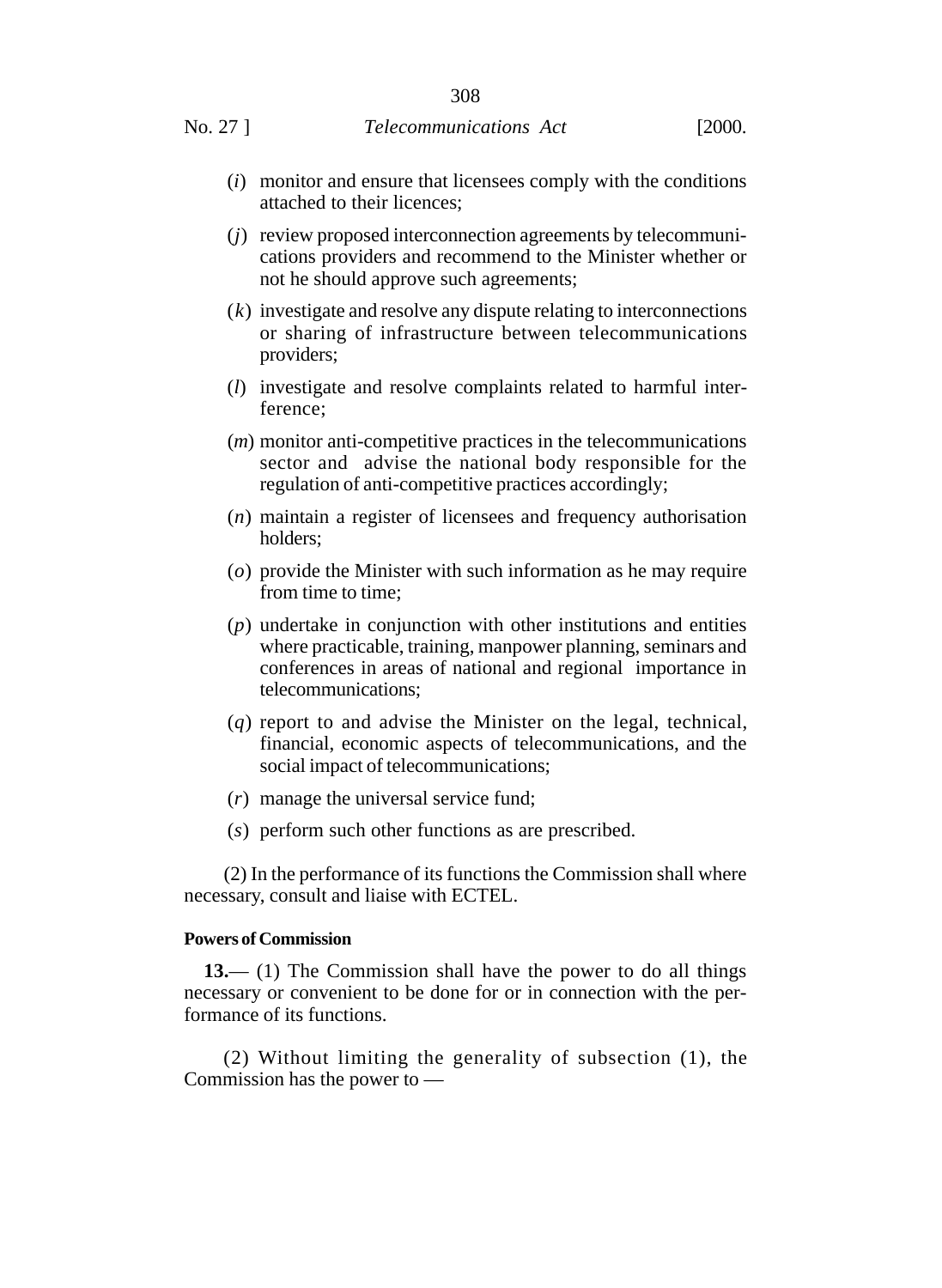- (*a*) acquire information relevant to the performance of its functions including whether or not a person is in breach of a licence, frequency authorisation or this Act;
- (*b*) require payment of fees;
- (*c*) initiate legal proceedings against a licensee or authorised frequency holder for the purposes of compliance;
- (*d*) hold public hearings pertaining to its functions;
- (*e*) sit as a tribunal;
- (*f*) do anything incidental to its powers.

#### **Records**

**14.**— (1) Subject to subsection (2), a record of the Commission shall, upon request, be available for public inspection at the offices of the Commission on payment of the prescribed fee.

(2) The following records shall not, except in accordance with this section, be made available to the public for inspection:

- (*a*) records relating to the internal personnel rules and practices of the Commission;
- (*b*) personnel records, medical records, and other records whose disclosure would constitute an invasion of personal privacy;
- (*c*) secret records relating to national defence or security;
- (*d*) records of intra-governmental communications relating to governmental decision processes;
- (*e*) records of information obtained by the Commission in the course of its frequency monitoring activities;
- (*f*) records containing information relating to the valuation of the property of the telecommunications providers;
- (*g*) records of trade secrets or proprietary commercial, financial or technical information which is customarily guarded from competitors;
- (*h*) records of information which are subject to judicial privilege; and
- (*i*) records which are not open to public inspection by virtue of the provisions of any enactment .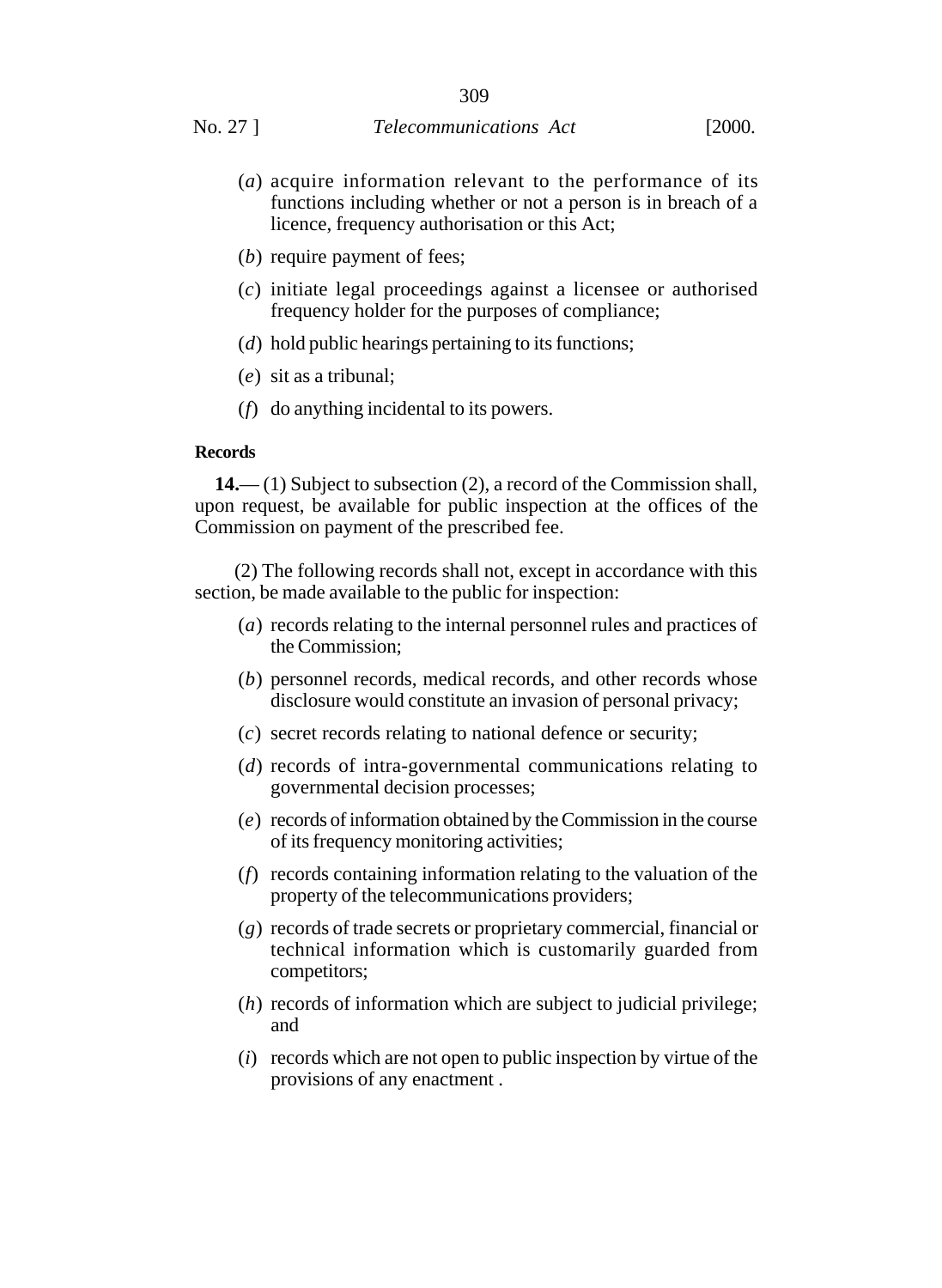#### No. 27 ] *Telecommunications Act* [2000.

(3) The Commission shall make available records referred to in paragraphs (d) of subsection (2) through the discovery process in court proceedings.

(4) The Commission shall not disclose an investigative record compiled for enforcement purposes for public inspection if to do so —

- (*a*) interferes with enforcement proceedings;
- (*b*) deprives a person of the right to fair trial or impartial adjudication;
- (*c*) constitutes an unjustified invasion of personal privacy;
- (*d*) discloses the identity of a confidential source;
- (*e*) discloses investigative techniques or procedures; or
- (*f*) endangers the life or physical safety of the law enforcement personnel or any other person.

(5) An application for authorisation of equipment and materials relating to an application for a licence or frequency authorisation is not available for public inspection until the Commission approves the application for a licence or frequency authorisation.

(6) Records of information submitted in connection with audits, investigations and examinations shall not be made available for public inspection until the Commission acts upon the matter.

(7) The Commission shall cause to be published in the *Gazette*:

- (*a*) licences issued, modified, renewed or revoked;
- (*b*) exemptions granted under the Act; and
- (*c*) enforcement orders of the Commission.

#### **Commission to provide guidelines**

**15.**— (1) The Commission may, on the recommendation of ECTEL, provide guidelines as to the cost and pricing standards on which the reasonableness of the rates, terms and conditions of interconnections will be determined, and on other matters as prescribed.

(2) Guidelines determined by the Commissioner under subsection (1) shall be Available to the public at the office of the Commission during business hours or made available to a person on payment of the prescribed fee.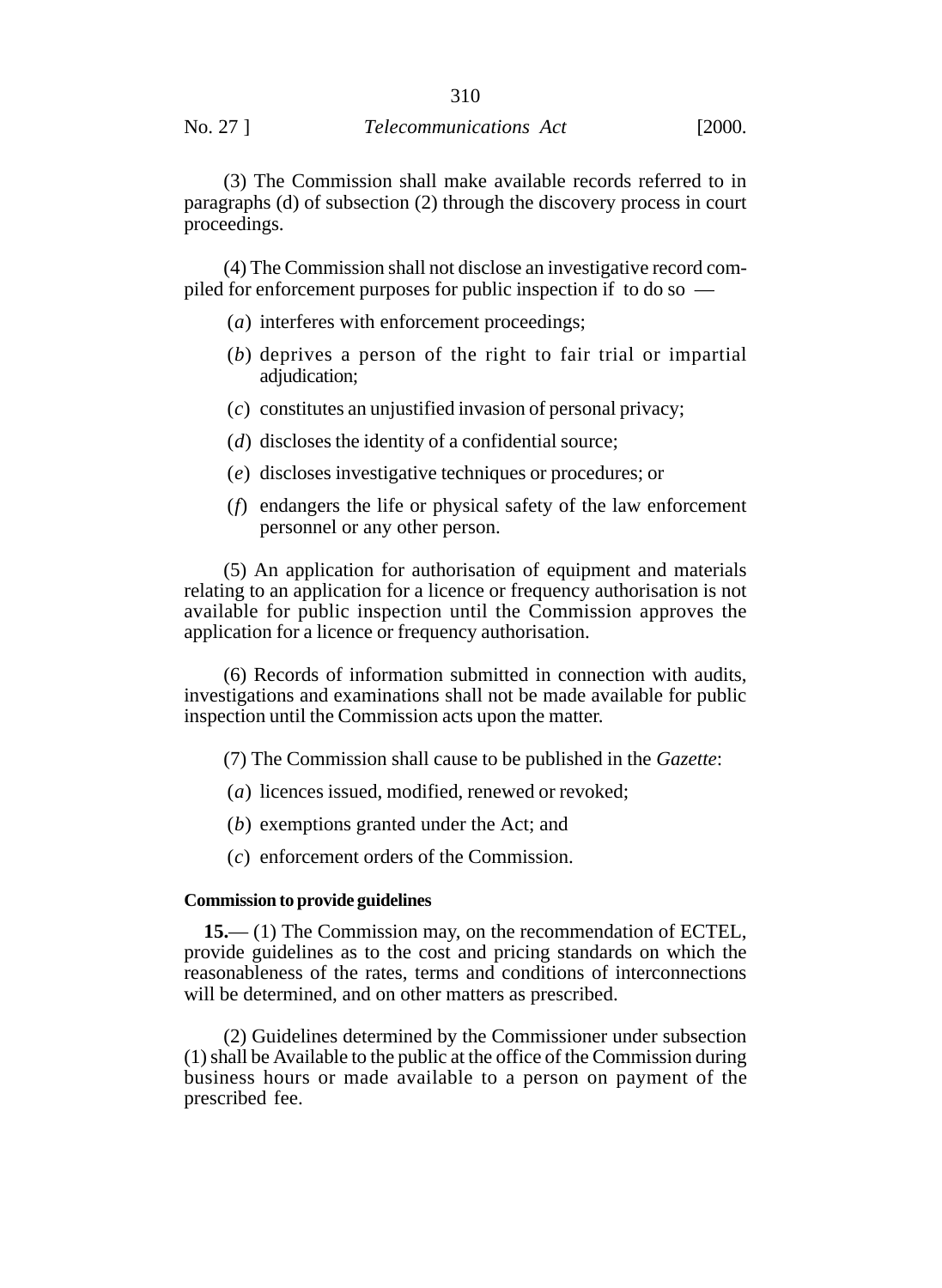|          | 311                           |        |
|----------|-------------------------------|--------|
| No. 27 ] | <i>Telecommunications Act</i> | [2000. |

(3) The Commission may give written directions to a licensee or frequency authorisation holder in connection with the performance of its functions or to implement the guidelines of the Commission.

#### **Commission to investigate complaints**

**16.**— (1) The Commission shall investigate a complaint by a person who is aggrieved by the actions or conduct of a telecommunications provider in respect of a decision against that person.

(2) The Commission shall investigate a complaint only where that person has first sought redress for the complaint from that telecommunications provider and that complaint has not been amicably resolved.

#### **Disputes between licensees**

**17.**— (1) The Commission, when presented with a dispute between licensees requiring an interpretation of licences, frequency authorisations or regulations, shall refer the matter to ECTEL with a request that ECTEL provide the Commission with an opinion, or with the consent of the licensees refer the matter to ECTEL for mediation or arbitration and in keeping with the provisions of the Treaty.

(2) The Commission shall take account of the opinion and recommendation of ECTEL in resolving the relevant dispute.

## **Dispute resolution**

**18.**— (1) The Commission shall, wherever practicable, apply conciliation, mediation, and alternative dispute resolution techniques in resolving disputes

(2) For the following purposes the Commission is hereby established as a telecommunications tribunal —

- (*a*) to hear and determine disputes between licensees of telecommunications services;
- (*b*) to hear and adjudicate disputes between licensees and the public involving alleged breaches of the Act or regulations, or licences or frequency authorisations;
- (*c*) to hear and determine complaints by subscribers relating to rates payable for telecommunications services;
- (*d*) to hear and determine claims by a licensee for a change in rates payable for any of its services;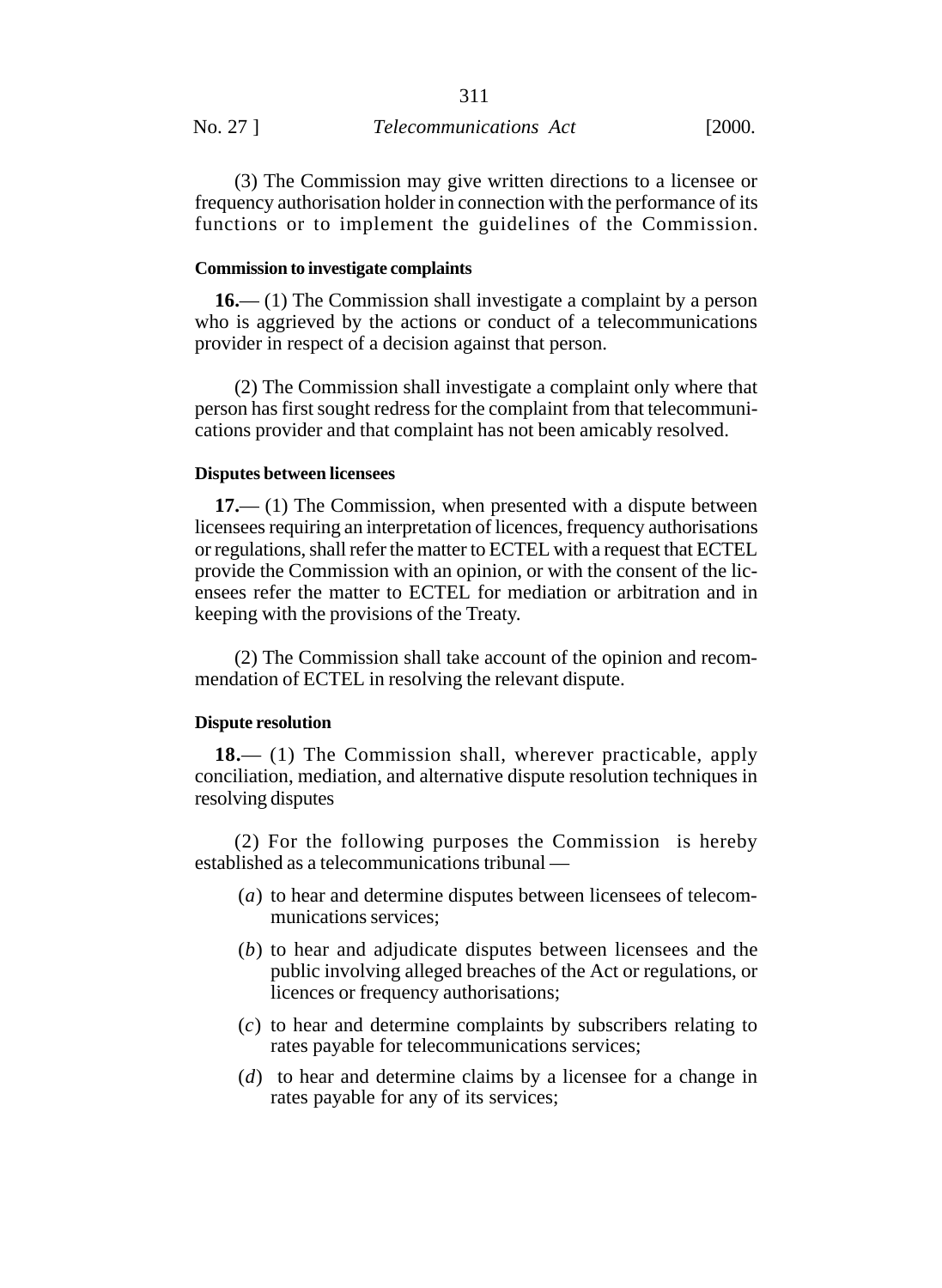- (*e*) to hear and determine objections to agreements between licensees;
- (*f*) of its own motion or at the instance of the Minister, to review and determine the rate payable for any telecommunications service;
- (*g*) to hear and determine complaints between licensees and members of the public.

(3) The tribunal under subsection (2) shall comprise the chairperson and two other Commissioners nominated for the purpose by the Chairperson.

(4) Where a Commissioner withdraws from any proceedings on a matter before the Commission on account of interest, illness or otherwise, the Commission shall not be disqualified for the transaction of business by reason of such vacancy among its members, save that in the case of an equality of votes the Chairperson shall have a casting vote.

#### **Hearing of matter by Commission**

**19.**— (1) The Commission shall expeditiously hear and inquire into and investigate any matter which is before it, and in particular shall hear, receive and consider statements, arguments and evidence made, presented or tendered —

- (*a*) by or on behalf of any complainant;
- (*b*) by or on behalf of the telecommunications licensee or provider;
- (*c*) on behalf of the Minister.

(2) The Commission shall determine the periods that are reasonably necessary for the fair and adequate presentation of the matter by the respective parties thereto and the Commission may require those matters to be presented within the respective periods so determined.

(3) The Commission may require evidence or arguments to be presented in writing and may decide the matters upon which it will hear oral evidence or arguments.

(4) All matters brought before the Commission shall be determined by a majority of the members thereof.

(5) Any party to a matter brought before the Commission shall be entitled as of right to appeal to the Court of Appeal from any judgement, order or award of the Commission.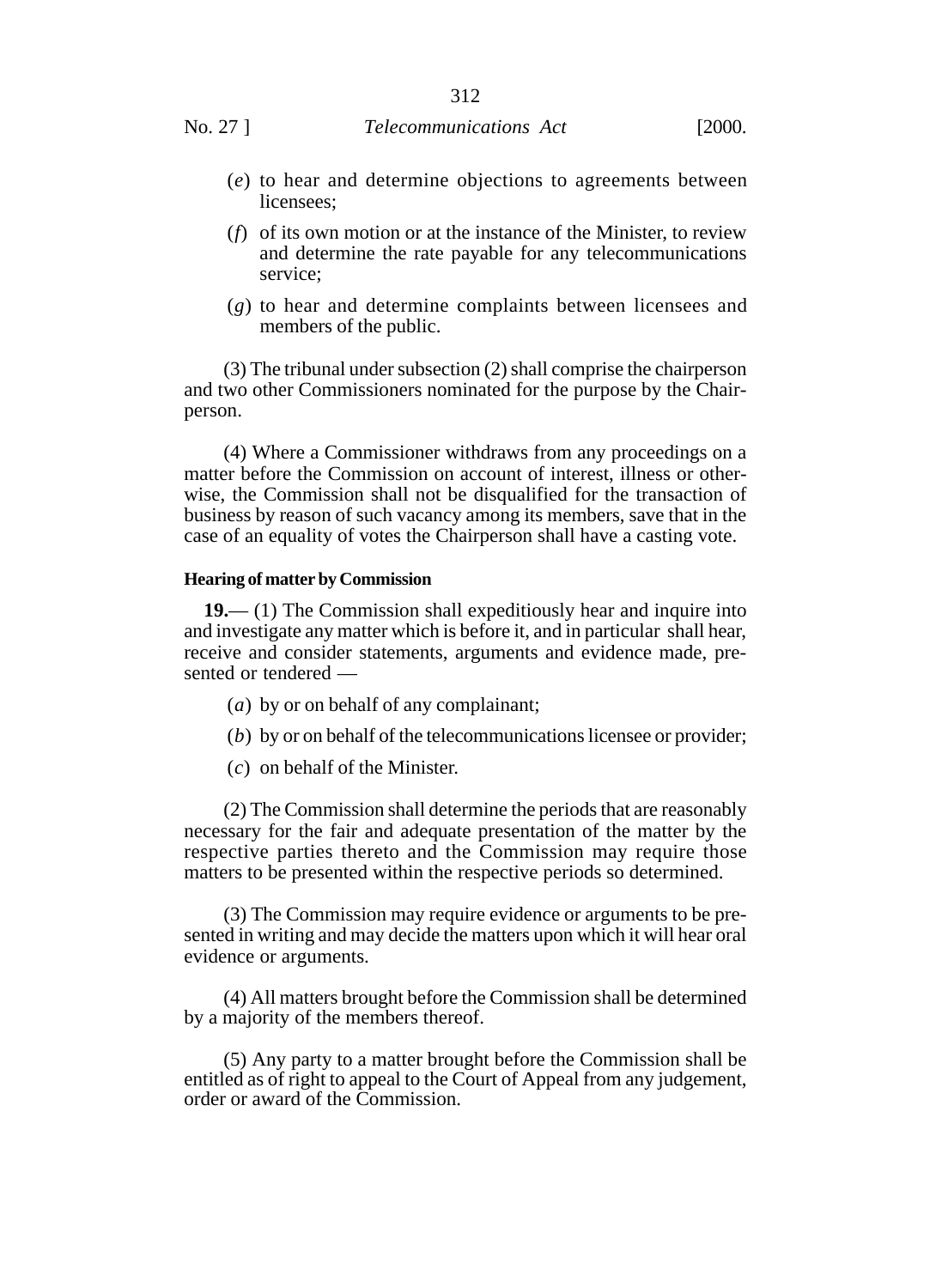#### **Appearance**

**20.** Every party to a matter shall be entitled to appear at the hearing thereon, and may be represented by an attorney or any other person who in the opinion of the tribunal is competent to assist such person in the presentation of the matter.

#### **Powers of Commission when sitting as a tribunal**

**21.**— (1) The Commission shall have powers to:

- (*a*) issue summons to compel the attendance of witnesses;
- (*b*) examine witnesses on oath, affirmation or otherwise; and
- (*c*) compel the production of documents.

(2) Summons issued by the Commission shall be under the hand of the Chairperson.

(3) Sections 64, 65, 66 and 67 shall apply in respect of the commission when sitting as a tribunal.

## **Awards**

**22.** In addition to the powers conferred on the Commission under section 13, the Commission may, in relation to any matter brought before  $it -$ 

- (*a*) make provisional or interim orders or awards relating to the matters or part thereof, or give directions in pursuance of the hearing or determination;
- (*b*) dismiss any matter or part of a matter or refrain from further hearing or from determining the matter or part thereof if it appears that the matter or part thereof is trivial or vexatious or that further proceedings are not necessary or desirable in the public interest;
- (*c*) order any party to pay costs and expenses, including expenses of witnesses, as are specified in the order;
- (*d*) generally give all such directions and do all such things s are necessary or expedient for the expeditious and just hearing and determination of the matter.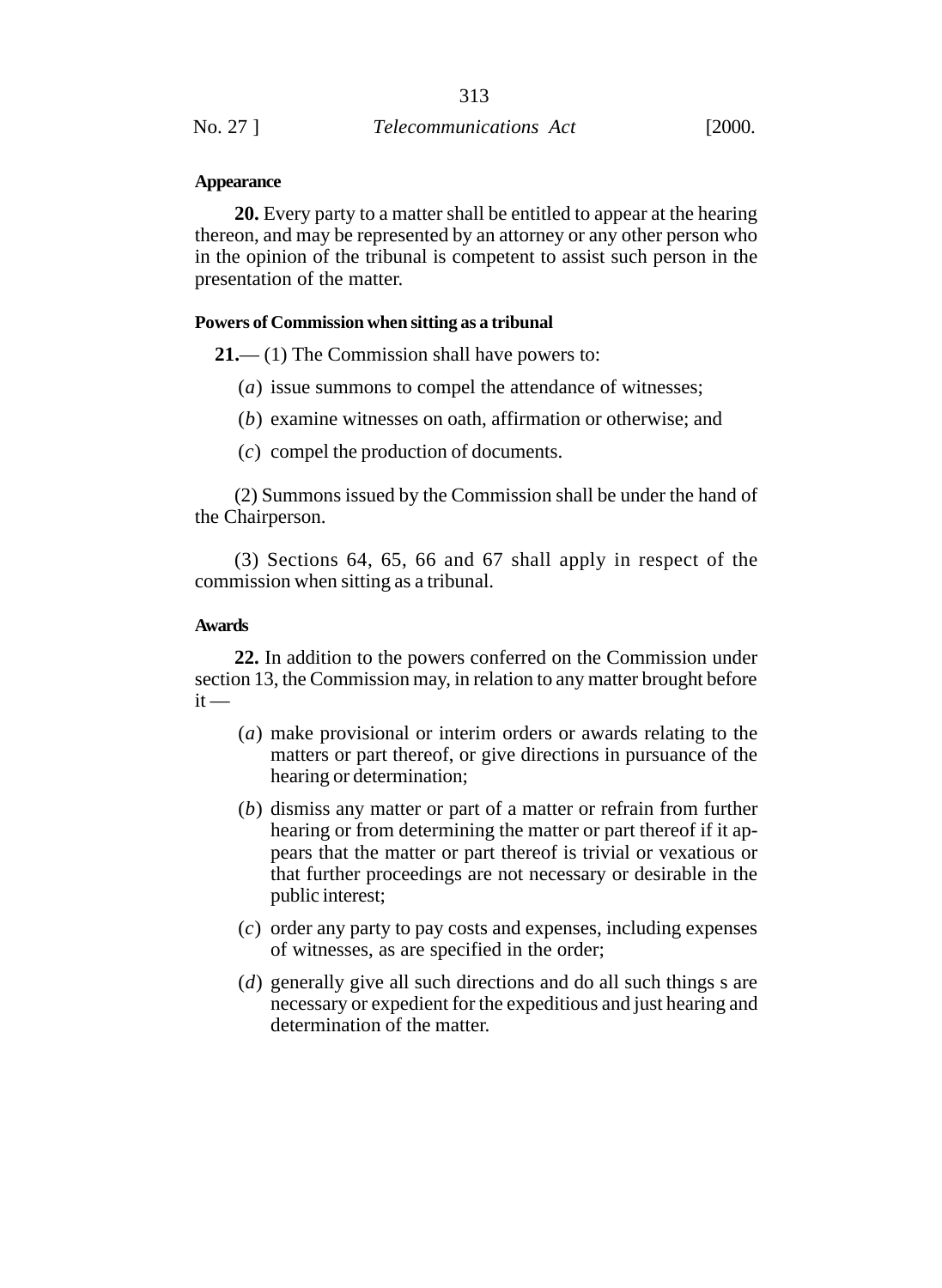#### **Review by Commission**

**23.** The commission may review, vary or rescind its decisions or order made by it; and where a hearing is required before that decision or order is made, the decision or order shall not be suspended or revoked without a further hearing.

#### **Directions by the Minister**

**24.** The Minister may give directions to the Commission of a policy nature, and the Commission shall comply with those directions.

#### **Meetings of Commission**

**25.** Meetings of the Commission shall be conducted in accordance with the First Schedule.

## **Remuneration of Commissioners**

**26.**— (1) Commissioners shall be paid such remuneration as the Minister may determine and specify in their instruments of appointment.

(2) The Commissioner and any other persons whose services the commission deems necessary to engage shall be entitled to receive and shall be paid remuneration for their attendance at an inquiry at such rates as may be approved by the Minister

### **Staff of Commission**

**27.** The Commission shall have such staff and the services of such specialist persons as is necessary for the performance of its functions.

#### **Annual Report**

**28.**— (1) The Commission shall submit annually to the Minister at the end of each calendar year a report which includes —

- (*a*) an assessment of the state of telecommunications and its impact and significance for the development of Saint Lucia;
- (*b*) a description of the activities undertaken by the Commission including recommendations made in respect of licences and frequency authorisations;
- (*c*) actions taken to promote the Treaty including the implementation of the recommendations, policies and guidelines of ECTEL;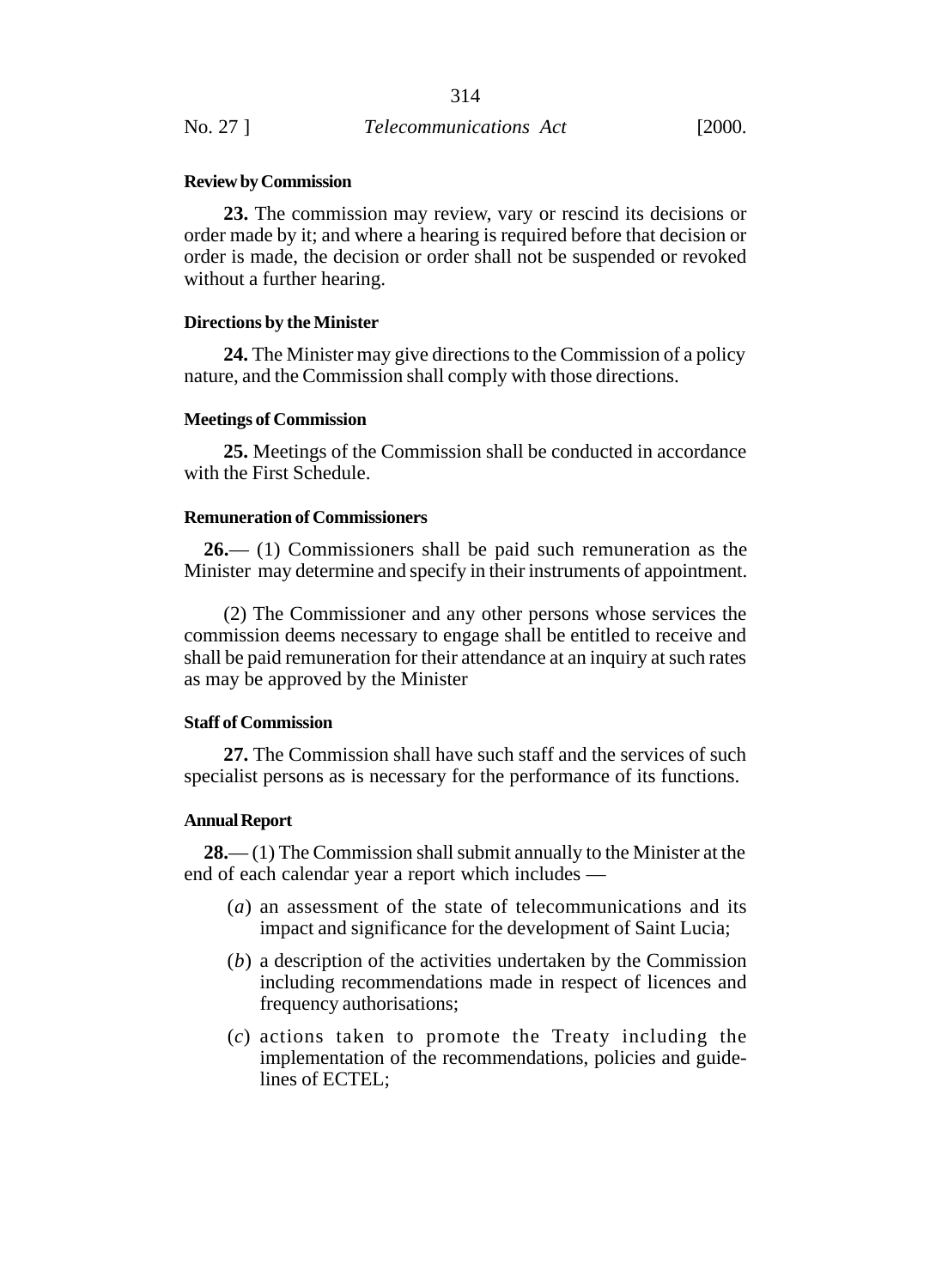(*d*) a financial report of the Commission;

(*e*) such other matters as are prescribed.

(2) The Minister shall cause a copy of a report submitted under subsection (1) to be laid before Parliament within twenty-eight days of its receipt by the Minister, or if Parliament is not in session, within twentyeight days of the commencement of its next session.

# PART III

LICENSING OF TELECOMMUNICATIONS PROVIDERS

#### **Prohibition on engaging in services without a licence**

**29.** — (1) A person shall not establish or operate a telecommunications network or provide a telecommunications service without a licence.

(2) Where a frequency authorisation is necessary for or in relation to the operation of a telecommunications network or a telecommunications service, a person shall not operate that network or service without that authorisation.

 (3) A person who wishes to land or operate submarine cables within the territory of Saint Lucia for the purpose of connecting to a telecommunications network shall first obtain a licence, in addition to any other approvals, licences or permits required under the law in force in Saint Lucia.

 $(4)$  A person who contravenes subsection  $(1)$  or  $(2)$  or  $(3)$  commits an offence and shall be liable on indictment to a fine not exceeding one million dollars or to imprisonment for a period not exceeding ten years.

#### **Procedure of grant of individual licence**

**30.**— (1) An applicant for an individual licence shall submit his application in the prescribed form to the Commission for consideration by ECTEL, together with the prescribed fee.

(2) The Commission shall immediately transmit the application to ECTEL, for its review and recommendation.

(3) On receipt of the recommendation from ECTEL, the Commission shall transmit the application together with ECTEL's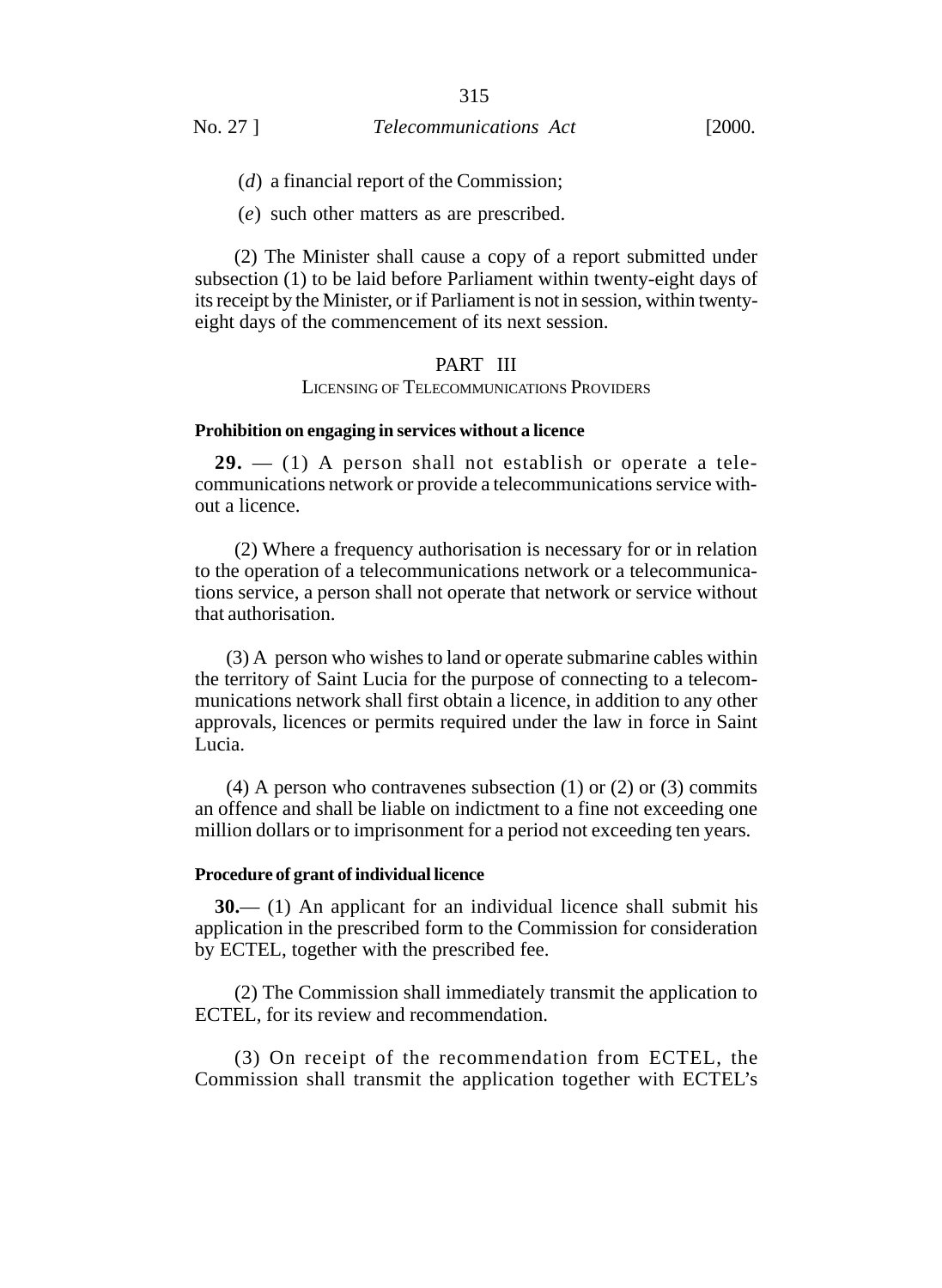recommendation to the Minister for consideration of the grant of an individual licence.

(2) Where in the absence of an invitation to tender in respect of telecommunications network or service there is only one applicant the Commission shall submit the application to ECTEL for its review and recommendation;

#### **Content of individual licence**

**31.**— (1) The Minister may, in granting the individual licence, include all or any of the terms and conditions specified in Part 1 of the Second Schedule.

(2) An individual licence shall include the terms and conditions specified in Part 2 of the Second Schedule.

## **Grant of individual licence**

**32.**— (1) The Minister shall, before granting an individual licence, take into account —

- (*a*) the purposes of the Treaty ;
- (*b*) the recommendation of ECTEL;
- (*c*) whether the objective of universal service will be promoted including the provision of public telephony services sufficient to meet reasonable demand at affordable prices;
- (*d*) whether the interests of subscribers, purchasers and other users of telecommunications services will be protected;
- (*e*) whether competition among telecommunications providers of telecommunications services will be promoted;
- (*f*) whether research, development and introduction of new telecommunications services will be promoted;
- (*g*) whether foreign and domestic investors will be encouraged to invest in telecommunications;
- (*h*) appropriate technical and financial requirements;
- (*i*) whether the public interest and national security interests will be safeguarded;
- (*j*) such other matters as are prescribed.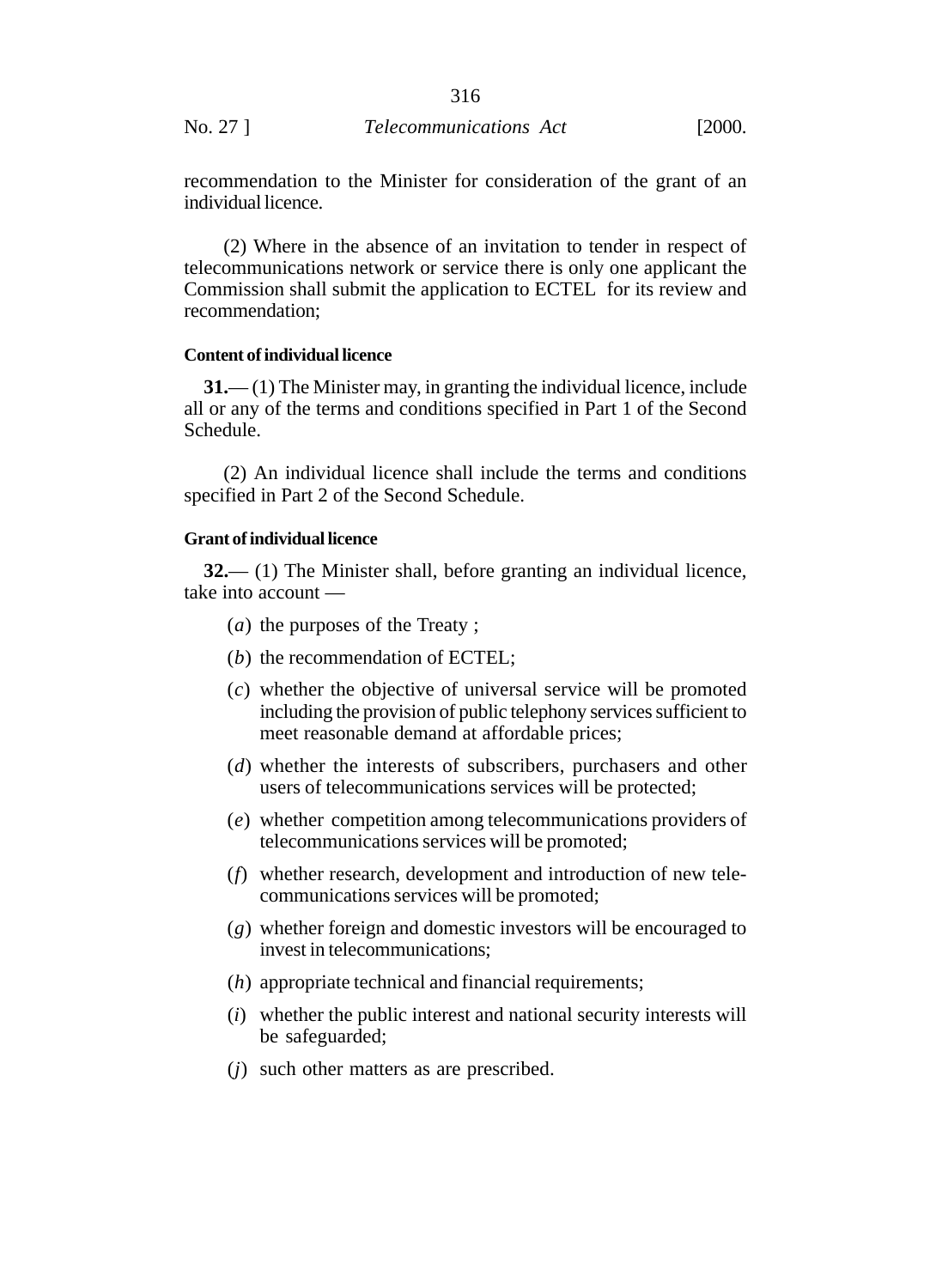|          | 317                           |        |
|----------|-------------------------------|--------|
| No. 27 ] | <i>Telecommunications Act</i> | [2000. |

(2) The Minister shall not grant an individual licence unless ECTEL recommends accordingly.

## **Procedure for grant of class licence**

**33.**— (1) An applicant shall submit his or her application for a class licence to the Commission in the prescribed form together with the prescribed application fee.

(2) The Commission shall upon receipt of the application determine, whether the particular applicant falls within the definition of a class licence.

#### **Content of class licence**

**34.**— (1) The Minister may, in granting a class licence include all or any of the terms and conditions specified in Part 1 of the Second Schedule.

(2) A class licence shall include the terms and conditions specified in Part 2 of the Second Schedule.

## **Grant of special licence**

**35.**— (1) An applicant for a special licence shall submit his or her application in the prescribed form to the Minister together with the prescribed application fee.

(2) The Minister may grant a special licence when an emergency or other exigent circumstance exists.

(3) A special licence shall be for a term not to exceed 10 calendar days and shall not be renewable.

(4) The Minister shall immediately upon issue of a special licence, inform the Commission and ECTEL.

## **Grant of frequency authorisation**

**36.**— (1) An applicant for a frequency authorisation shall submit his application to the Commission in accordance with the prescribed form together with the prescribed application fee.

(2) The Commission shall, upon receipt of the application and after consultation with ECTEL, recommend to the Minister whether or not the particular applicant shall be granted a frequency authorisation.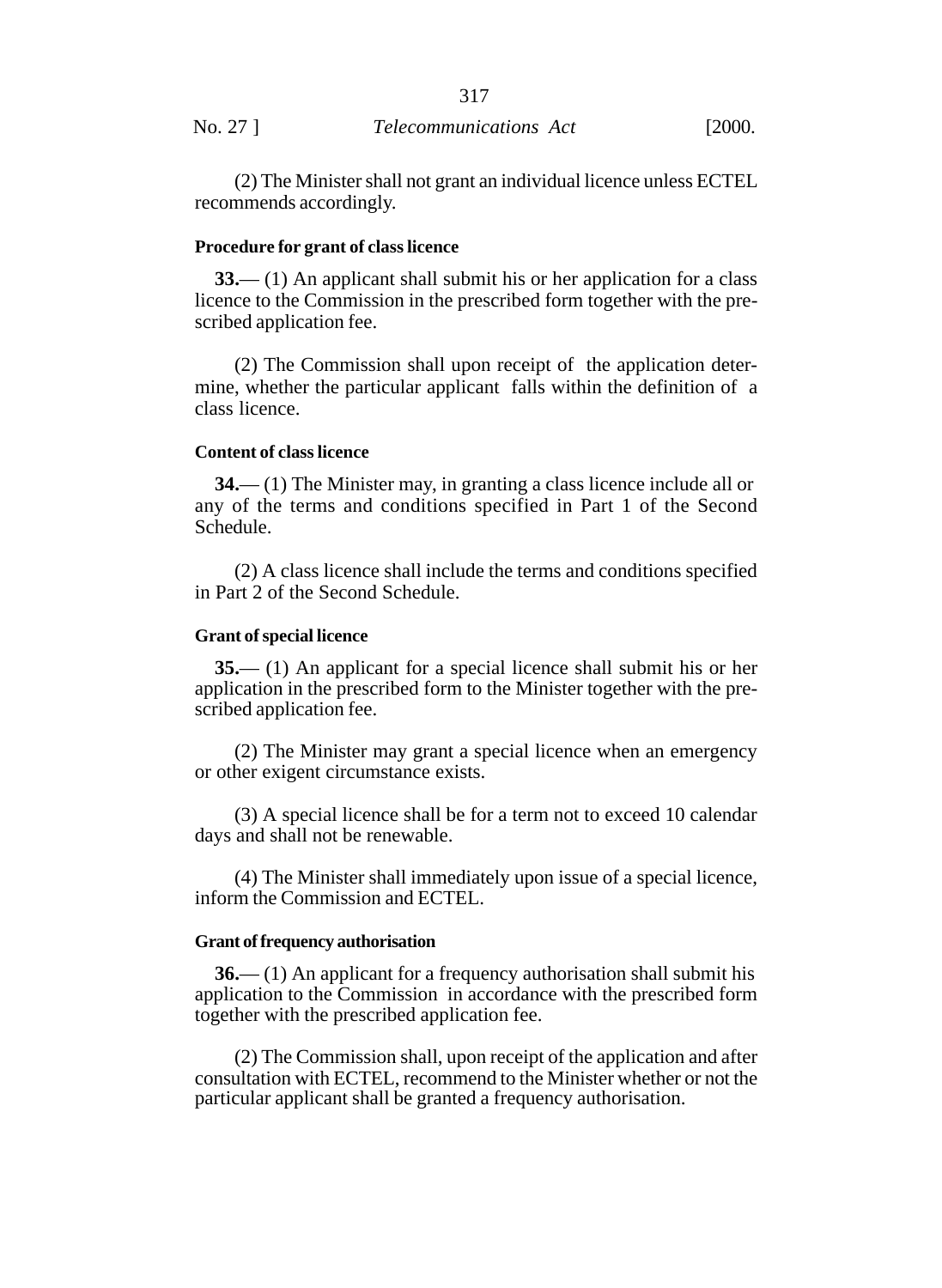|          | 318                           |        |
|----------|-------------------------------|--------|
| No. 27 ] | <i>Telecommunications Act</i> | [2000. |

(3) The Minister may grant the frequency authorisation where the Commission recommends accordingly.

#### **Content of frequency authorisation**

**37.**— (1) The Minister may, in granting a frequency authorisation, include all or any of the terms and conditions specified in Part 1 of the Second Schedule.

(2) A frequency authorisation shall include all the terms and conditions as specified in Part II of the schedule.

#### **Amendment of Second Schedule**

**38.** The Minister may, on the recommendation of ECTEL, amend the Second Schedule by Order published in the *Gazette*.

## **Licence and authorisation fee**

**39.** The Commission shall receive from the applicant the prescribed fee for or in relation to a licence or a frequency authorisation in the manner prescribed.

#### **Modification licences and authorisations**

**40.**— (1) The Minister may, on the receipt of a recommendation from ECTEL:

- (*a*) modify an individual licence where the Minister and the licensee agree in writing;
- (*b*) modify a class licence following appropriate consultation with members of the relevant class.
- (*c*) modify a frequency authorisation where the Minister and the licensee agree in writing.
- (*d*) modify any licence or frequency authorisation without the agreement of the licensee if the Minister is of the view that the modification is necessary in the public interest of for reasons of national security.

(2) A licensee who seeks a modification of a licence shall apply in the same manner as he or she did for the initial licence.

#### **Suspension and revocation of licences and authorisation**

**41.**— (1) The Minister may suspend or revoke a licence, or vary a term and condition of that licence if it is not a statutory term or condition by a notice in writing served on the licensee.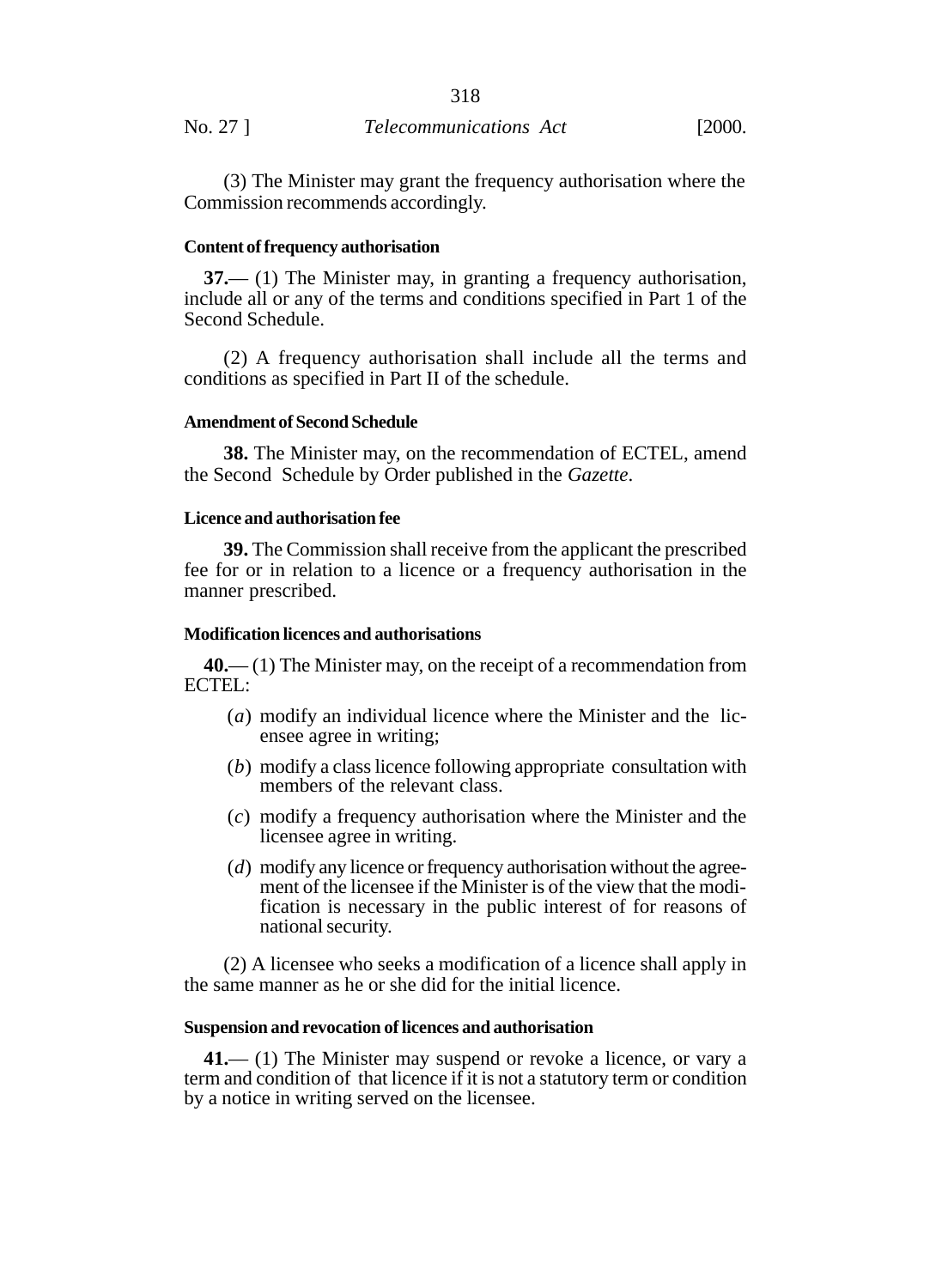(2) The Minister may suspend, revoke or refuse to renew a licence where —

- (*a*) the radio apparatus or station in respect of which the licence was granted interferes with a telecommunication service provided by a person to whom a licence is already granted for that purpose;
- (*b*) the licensee contravenes this Act;
- (*c*) the licensee fails to observe a term or condition specified in his or her licence;
- (*d*) the licensee is in default of payment of the licence or renewal fee or any other money owed to the Government;.
- (*e*) ECTEL recommends the suspension or revocation;
- (*f*) the suspension or revocation is necessary for reasons of national security or the public interest.

(3) Before suspending or revoking a licence under subsection (2), the Minister shall give the licensee one month notice in writing of his or her intention to do so, specifying the grounds on which it proposes to suspend or revoke the licence, and shall give the licensee an opportunity —

- (a) to present his or her views;
- (b) to remedy the breach of the licence or term and condition; or
- (c) to submit to the Minister within such time as the Minister may specify, a written statement of objections to the suspension or revocation of the licence,

which the Minister shall take into account before reaching a decision.

(4) This section also applies with any necessary modification to a frequency authorisation holder.

#### **Surrender of licence**

**42.** Where a licence or authorisation has been revoked, every licensee and every other person in whose possession or under whose control the licence or authorisation may be, shall surrender the licence or authorisation to the Commission if required by the Minister.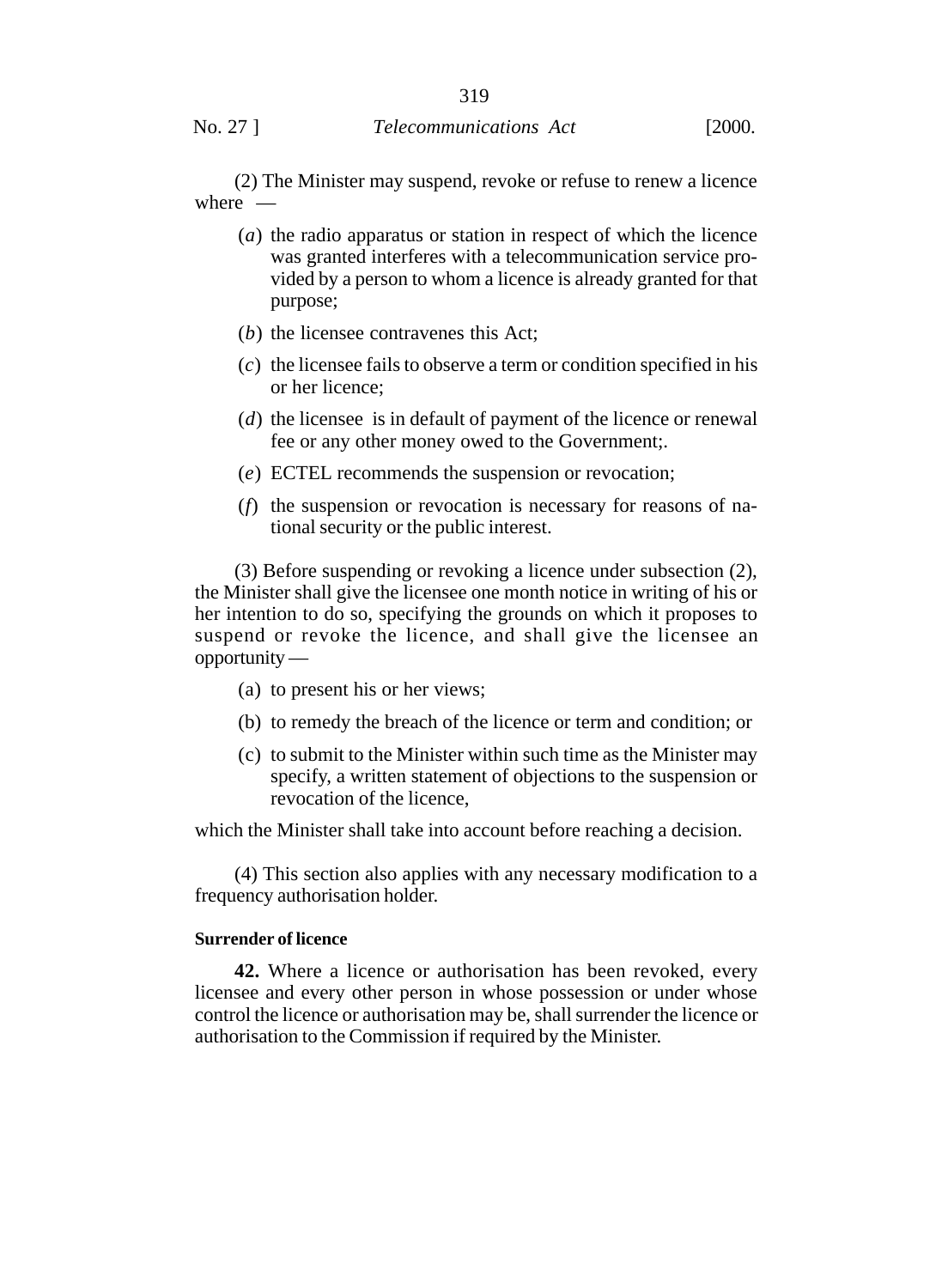# PART IV UNIVERSAL SERVICE, INTERCONNECTION, INFRASTRUCTURE, SHARING, NUMBERING

## **Provision of universal service**

**43.**— (1) The Minister may, on the recommendation of ECTEL, include as a condition in the licence of a telecommunications provider a requirement to provide universal service, except that such requirement shall be carried out in a transparent, non-discriminatory and competitively neutral manner.

(2) A telecommunications provider who is required by its licence to provide universal service to any person shall do so at such price and with the quality of service specified in the licence.

#### **Universal Service Fund**

**44.**— (1) There shall be established a Fund to be known as the Universal Service Fund, which Fund shall be managed by the Commission in accordance with regulations made by the Minister on the recommendation of ECTEL.

(2) Every telecommunication provider shall contribute to the Universal Service Fund.

(3) The Minister shall, by Order, on the recommendation of ECTEL, specify the percentage of the gross revenue which a telecommunications provider referred to in subsection (2) shall contribute to the Universal Service Fund, except that the percentage to be contributed shall be the same for all providers.

(4) The Minister shall, on the recommendation of ECTEL, by Order published in the Gazette specify which telecommunications provider in Saint Lucia is entitled to receive payments from the Universal Service Fund.

#### **Purpose of the Fund**

**45.**— (1) The Fund shall be used by the Commission, to compensate any telecommunications provider who is required to provide universal service by virtue of section 43 of this Act or to otherwise promote universal service.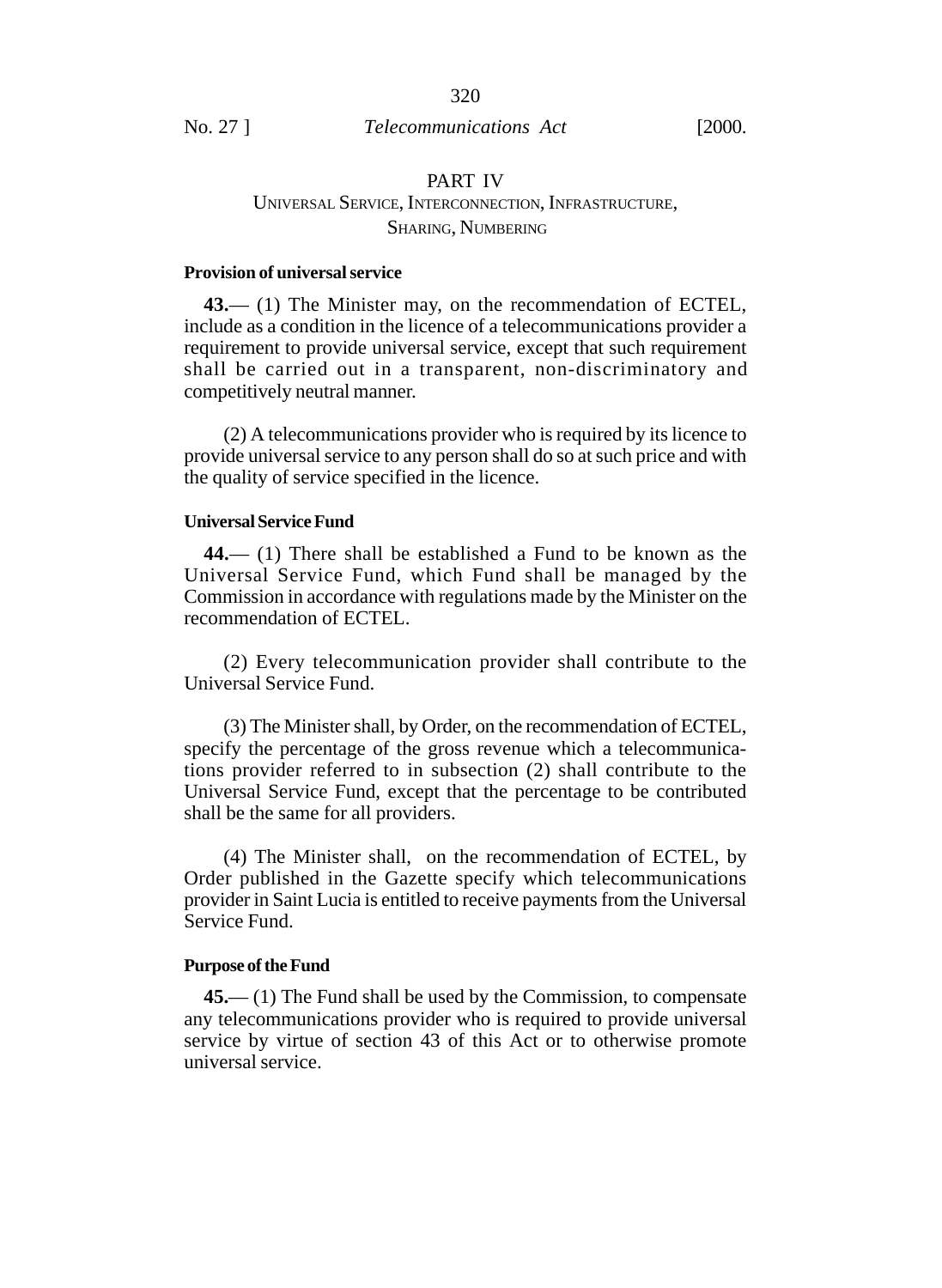(2) The amount of compensation payable by virtue of subsection (1) of this section shall be computed in accordance with the regulations made by the Minister on the recommendation of ECTEL, and the conditions attached to the licence of the telecommunications provider and shall be paid to the relevant telecommunications providers by the Commission.

(3) In making the regulations referred to in sub-section (2) of this section the Minister shall also be guided by the actual cost that is incurred in making available the required universal service.

#### **Interconnection and infrastructure sharing**

**46.**— (1) Subject to subsection (5), a telecommunications provider who operates a public telecommunications network shall not refuse, obstruct, or in any way impede another telecommunications provider from making an interconnection with his or her telecommunications network.

(2) A telecommunications provider who wishes to interconnect with the telecommunications network of another telecommunications provider shall make a request to that other telecommunications provider in writing.

(3) A telecommunications provider to whom a request for interconnection is made, shall, in writing, respond to the request within a period of four weeks from the date of the request.

(4) A telecommunications provider in granting a request pursuant to subsection (3) shall agree, with the person making the request, the date the interconnection shall be effected.

(5) A telecommunications provider to whom a request for interconnection is made may in his response refuse that request in writing on reasonable technical grounds only.

(6) A telecommunications provider on receipt of a refusal for interconnection may refer that refusal to the Commission for review and possible dispute resolution.

(7) A telecommunications provider providing an interconnection service in accordance with this section shall impose reasonable cost based rates, and such other reasonable terms and conditions as the Commission may, on the recommendation of ECTEL, determine.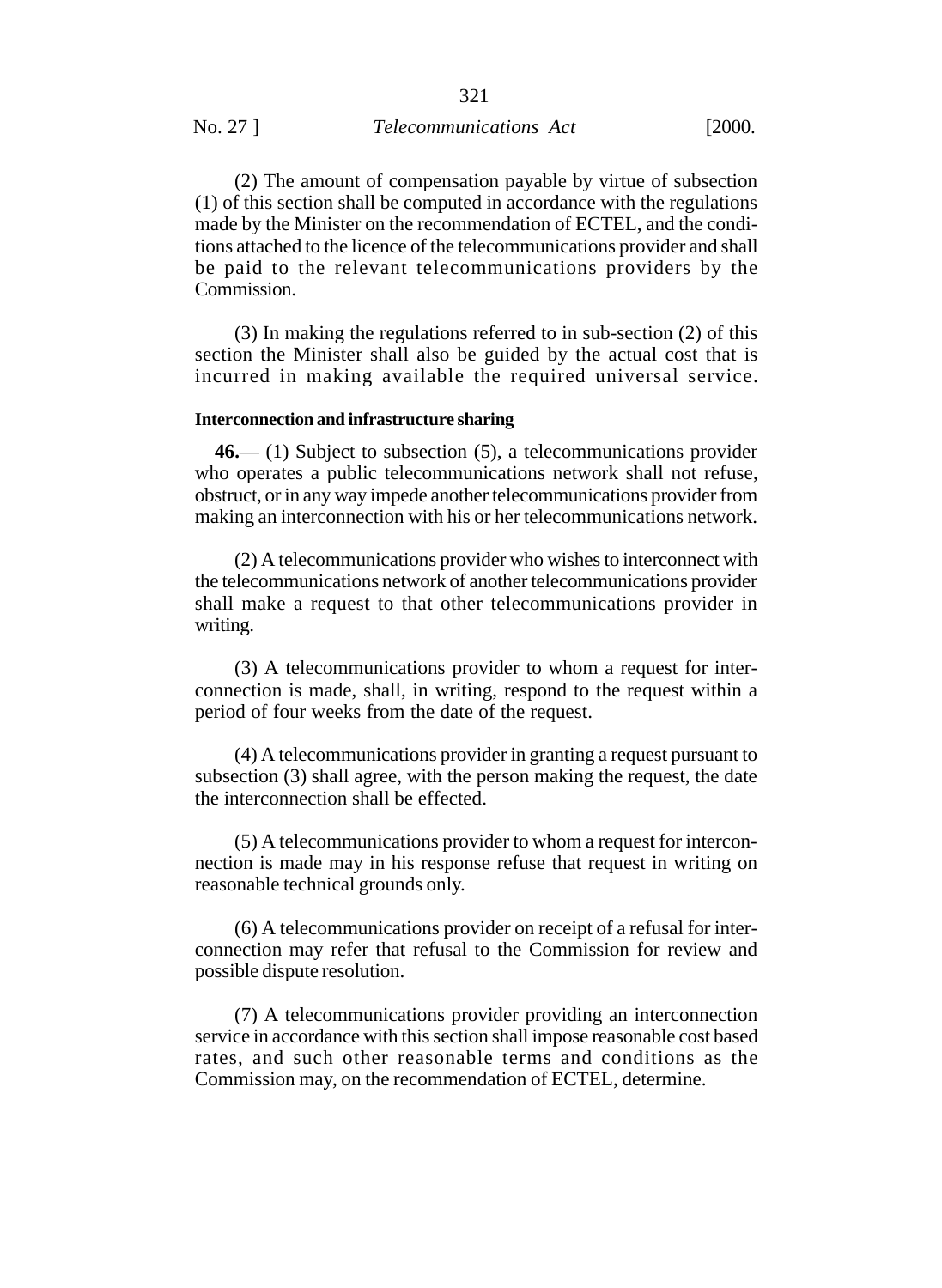## No. 27 ] *Telecommunications Act* [2000.

(8) Any interconnection service provided by a telecommunications provider pursuant to the provisions of subsection (7) above shall be on terms which are not less favourable than:

- (*a*) those of the provider of the interconnection service;
- (*b*) the services of non-affiliated suppliers; or
- (*c*) the services of the subsidiaries or affiliates of the provider of the interconnection service.

(9) No telecommunications provider shall, in respect to any rates charged for interconnection services provided to another telecommunications provider, vary the rates on the basis of the type of customers to be served, or on the type of services that the telecommunications provider requesting the interconnection services intends to provide.

#### **Interconnection agreements**

**47.**— (1) No person shall enter into any interconnection agreement, implement or provide interconnection service without first submitting the proposed agreement to the Commission for its approval, which approval shall be in writing.

(2) Interconnection agreements between telecommunications providers shall be in writing, and copies of the agreements shall be kept in a public registry maintained by the Commission for that purpose and open to public inspection during normal working hours.

(3) The Commission shall, after consulting ECTEL, prepare, publish, and make available copies of the procedures to be followed by the telecommunications providers when negotiating interconnection agreements.

#### **Cost of interconnection**

**48.**— (1) The cost of establishing any interconnection to the telecommunications network of another telecommunications provider shall be borne by the telecommunications provider requesting the interconnection.

(2) The cost referred to in subsection (1) shall be based on costoriented rates that are —

(a) reasonable and arrived at in a transparent manner having regard to economic feasibility; and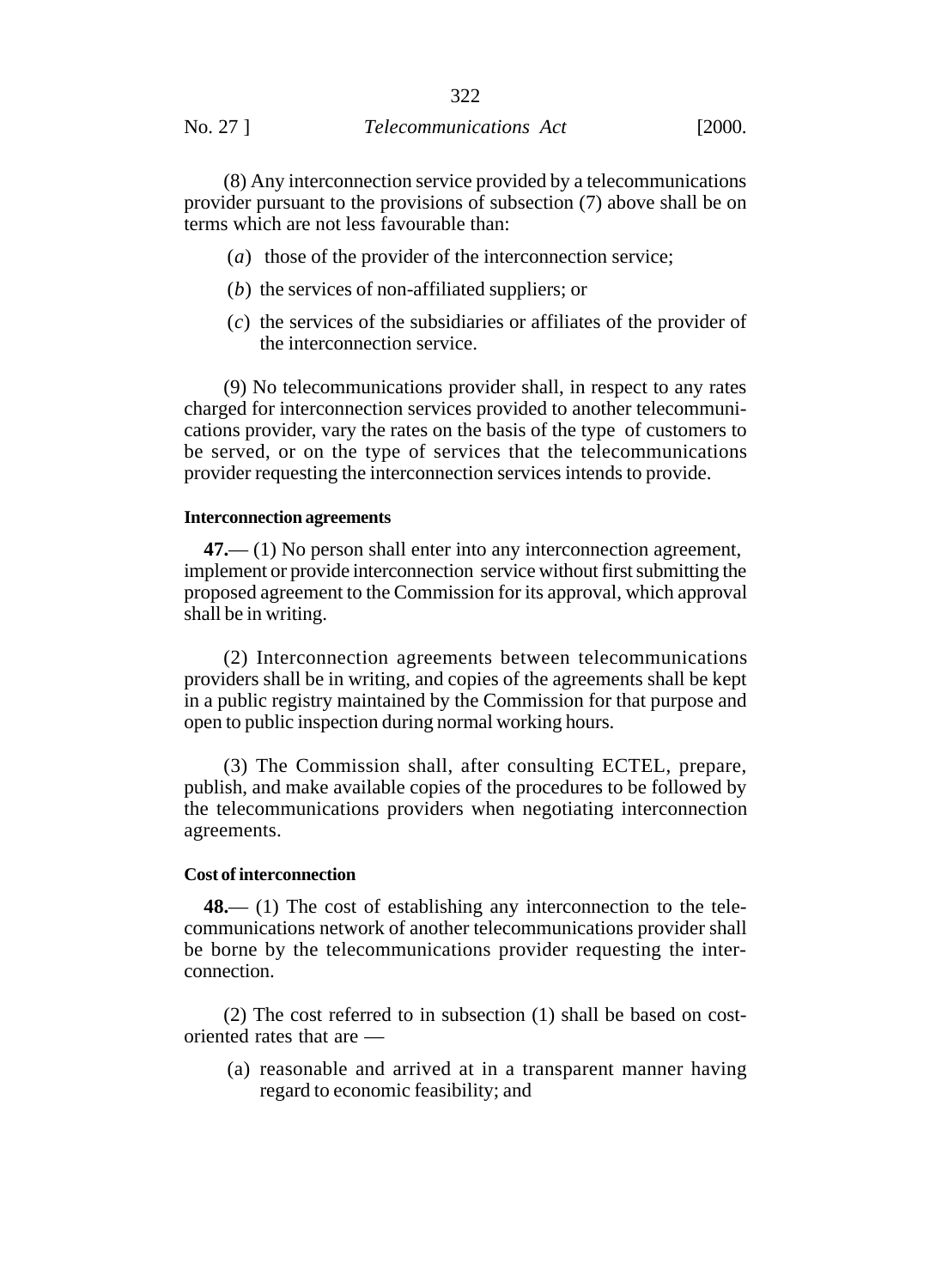(*b*) sufficiently unbundled such that the provider requesting the interconnection service does not have to pay for network components that are not required for the interconnection service to be provided.

#### **Infrastructure sharing**

**49.** Sections 46, 47 and 48 shall apply to infrastructure sharing, *mutatis mutandis*.

#### **Access to towers sites and underground facilities**

**50.**— (1) Where access to telecommunications towers, sites and underground facilities is technically feasible, a telecommunications provider ( in this section referred to as the first provider) must, upon request, give another telecommunications provider (in this section referred to as the second provide) access to —

- (a) a telecommunications tower owned or operated by the first provider; or
- (b) a site owned, occupied or controlled by the first provider;
- (c) an eligible underground facility owned or operated by the first carrier;

for the sole purpose of enabling the second provider to install a facility for use in connection with the supply of a telecommunications service.

(2) A telecommunications provider, in planning the provision of future telecommunications services, must co-operate with other telecommunications providers to share sites and eligible underground facilities.

(3) Access to sites, towers or eligible underground facilities shall, mutatis mutandis, be on such terms as set out in sections 46 to 48 above; and —

- (*a*) on such terms and conditions as are agreed between providers; or
- (*b*) failing agreement as determined by the Commission.

#### **Private Networks**

**51.**— (1) The licence requirement in section 29 of the Act applies to the provision or operation of private telecommunications networks and a frequency authorisation is required to operate a private telecommunications network providing radio-communications services or that utilises the radio frequency spectrum.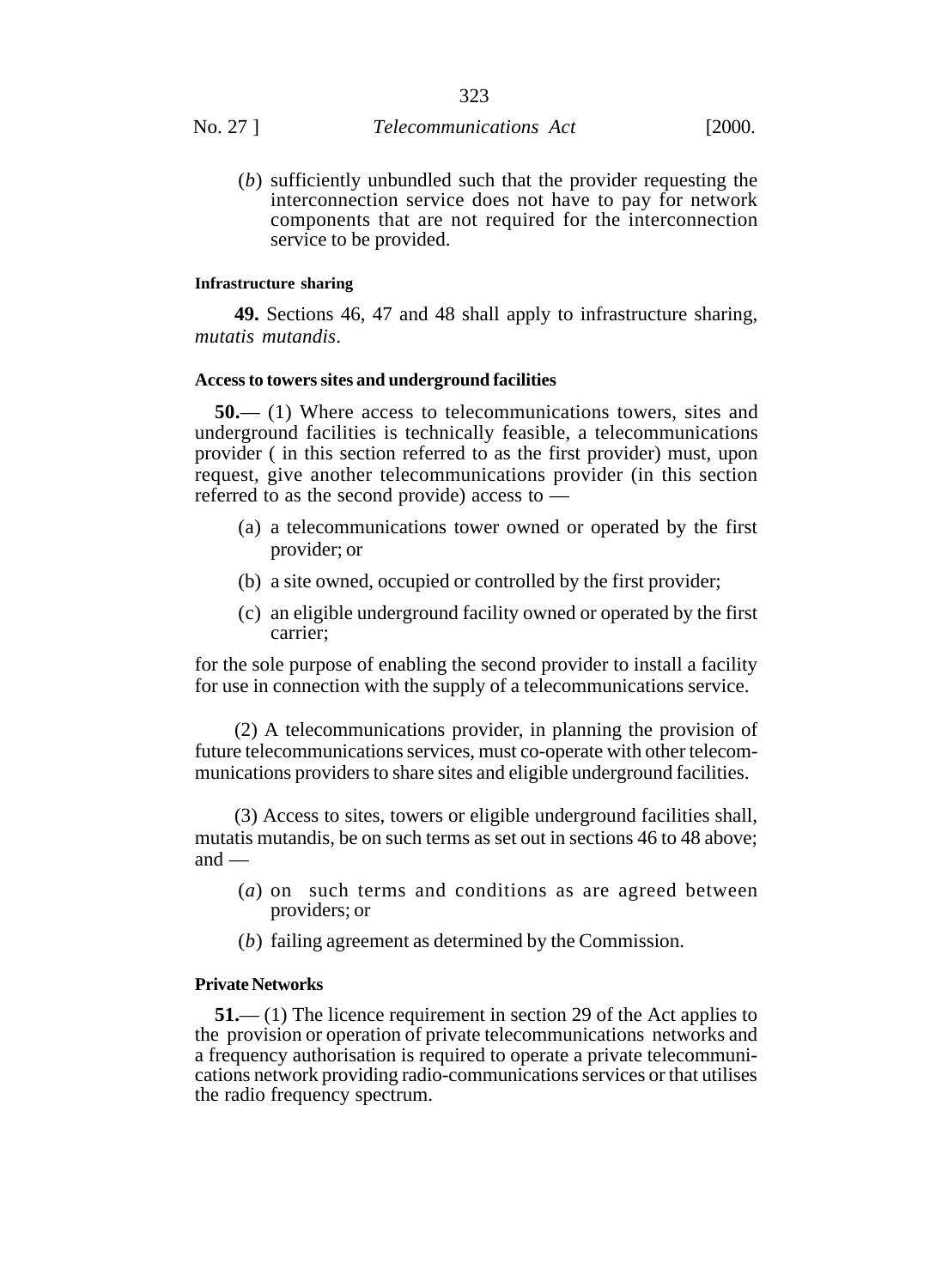#### No. 27 ] *Telecommunications Act* [2000.

(2) A private telecommunication network shall not be used for resale, except that the owner of a private network may resell spare capacity on its facilities or cede or assign his or her rights to use such facilities or sublet or otherwise part with control thereof to a licensed telecommunications operator.

(3) Where the operator of a private network intends to offer telecommunications directly to the public for a fee, or to such classes of users as to be effectively available directly to the public, such an operator requires to apply for an individual a licence under section 30 of the Act.

(4) A private telecommunication network shall not be restricted to the carrying of voice only or data only or to any other such use

#### **Numbering**

**52.**— (1) The Commission shall establish and manage a national plan for the allocation of numbers among telecommunications providers in accordance with the regional plan established by ECTEL.

(2) The Commission shall, in managing the national plan for the allocation of numbers among telecommunications providers, shall have the power to reallocate and reassign numbers to the extent reasonably required to implement an administer the national numbering plan.

#### **Domain name registration**

**53.** The Commission shall assume responsibility for the registration and management of Internet domain names.

## PART V

## COMPLIANCE AND MANAGEMENT

#### **Appointment of inspectors**

**54.**— (1) The Commission may by instrument in writing appoint inspectors for the purposes of this Act.

(2) The Commission shall furnish each inspector with an identity card containing a photograph of the holder which he or she shall produce on request in the performance of his functions.

(3) An inspector may investigate any complaint or conduct concerning an allegation of a breach of the Act, licence or frequency authorisation.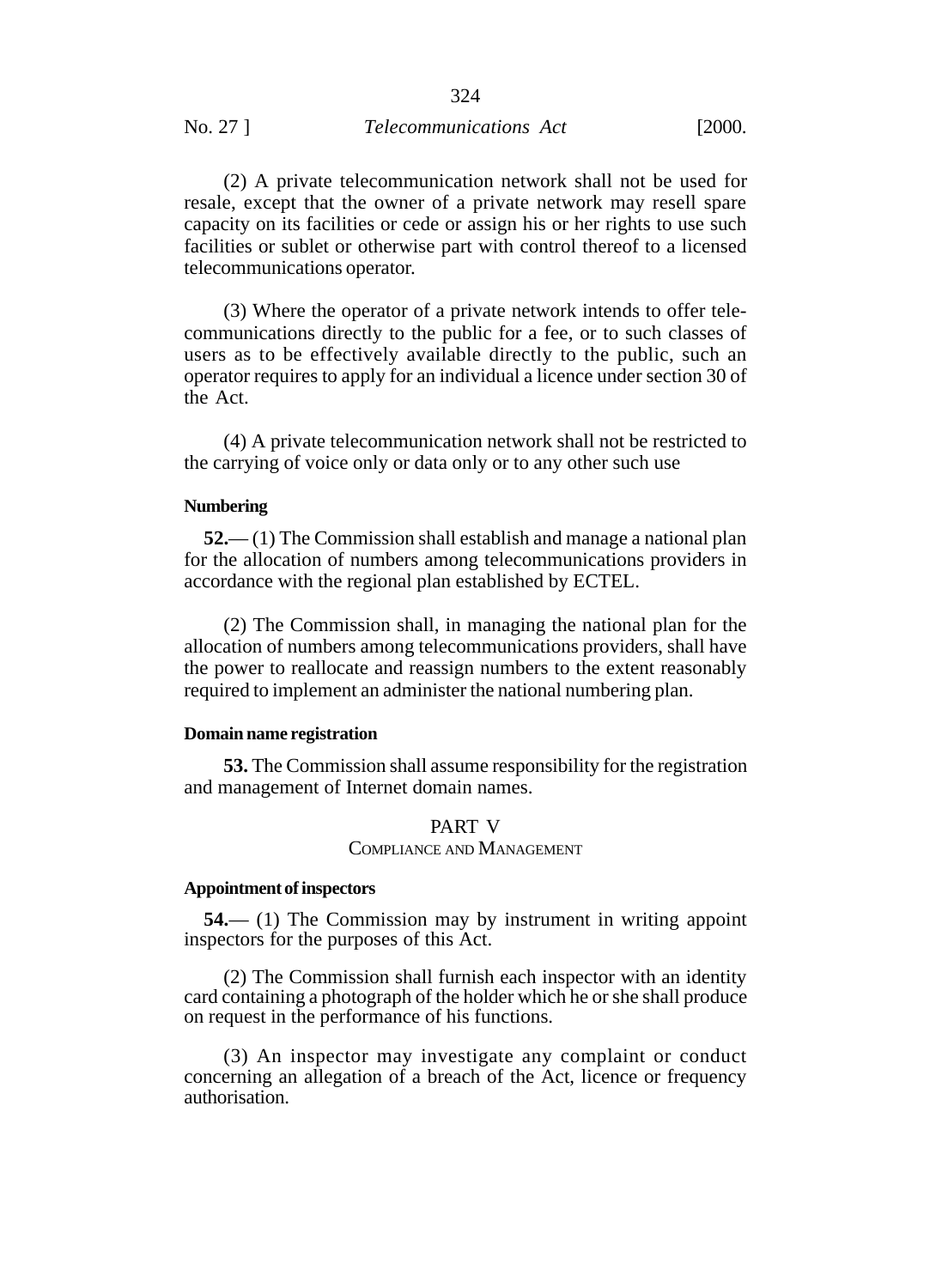#### **Right of entry**

**55.**— (1) Subject to subsections  $(2),(3)$  &  $(4)$ , an inspector, on reasonable suspicion that a licensee or frequency authorisation holder is engaged in conduct that is contrary to this Act, the relevant licence or authorisation, may enter any vehicle, ship, vessel, aircraft, or premises and search the vehicle, ship, vessel, aircraft, or premises, and in that process —

- (*a*) remove any document or extracts of the document; or
- (*b*) seize any telecommunications apparatus, from the person with the custody or possession of the document or apparatus.

(2) An inspector shall not enter any vehicle, ship, vessel, aircraft, or premises in exercise of the powers conferred on him or her by subsection (1) unless the occupier or the person in charge of the vehicle, ship, vessel, aircraft or premises consents to the entry or, where he or she does not, the inspector first obtains a search warrant.

(3) An inspector shall not seize any telecommunications apparatus in exercise of the powers conferred on him or her by subsection (1) without a court order.

(4) An inspector shall, on entering the vehicle, ship, vessel, aircraft, or premises identify himself or herself to the person in charge of the vehicle, ship, vessel, aircraft, or premises, at the time of entry, by showing the person the search warrant together with his or her official identity card.

(5) An inspector shall, on completing the search, leave with the person in charge of the vehicle, ship, vessel, aircraft, or premises, a receipt in which it is recorded a list of documents or extracts taken by the inspector.

(6) An inspector may copy any document removed by him or her in accordance with the provisions of subsection (1) of this section, and return the document to the owner or person in charge of the document.

#### **Search and seizure**

**56.**— (1) Where a magistrate is satisfied by information on oath that —

(*a*) there is reasonable ground for suspecting that an offence under this Act has been committed or is about to be committed; and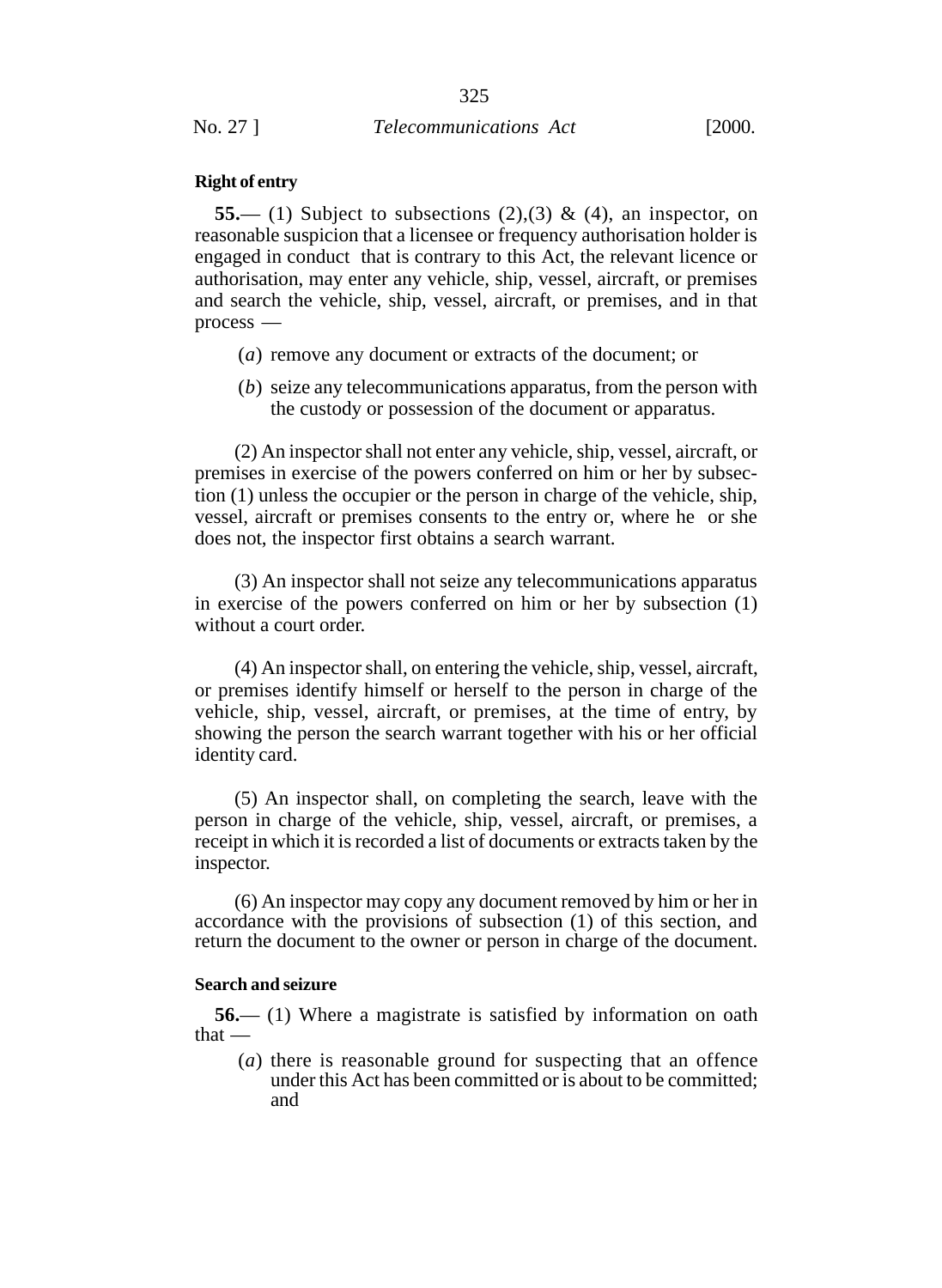(*b*) evidence of the commission of that offence is to be found on any premises, vehicles, vessel or aircraft specified in the information,

the magistrate may issue a search warrant authorising the inspector named in the warrant, with or without a Police Officer, to enter and search the premises, vehicles, vessel or aircraft specified in the information and examine, test or seize any apparatus and equipment.

(2) Any document, telecommunications apparatus or other thing seized pursuant to a search warrant shall —

- (*a*) where legal proceedings are not commenced within a period of thirty days from the date of seizure of the document, telecommunications apparatus or thing be returned to the owner; or
- (*b*) where legal proceedings are commenced before the expiry of the thirty days, be kept until the conclusion of those proceedings.

(3) Where a licensee is convicted of an offence under this Act in respect of any document, telecommunications apparatus or thing seized under this Part the Court may order the forfeiture of that document, telecommunications apparatus or thing seized.

#### **Inspection**

**57.** Any person who holds a valid licence or frequency authorisation shall exhibit his licence for inspection on demand to an inspector.

#### **Parties eligible to seek orders for forfeiture or injunction relief**

**58.** The court may, on application of the Commission or an interested party—

- (*a*) make an order for forfeiture of any equipment used for the commission of the offence; and
- (*b*) grant an order restraining a person from engaging in activities contrary to this Act.

## PART VI

## **OFFENCES**

## **Connection of terminal equipment**

**59.**— (1) A person shall not connect any terminal equipment to a public telecommunications network without the written approval of the Commission.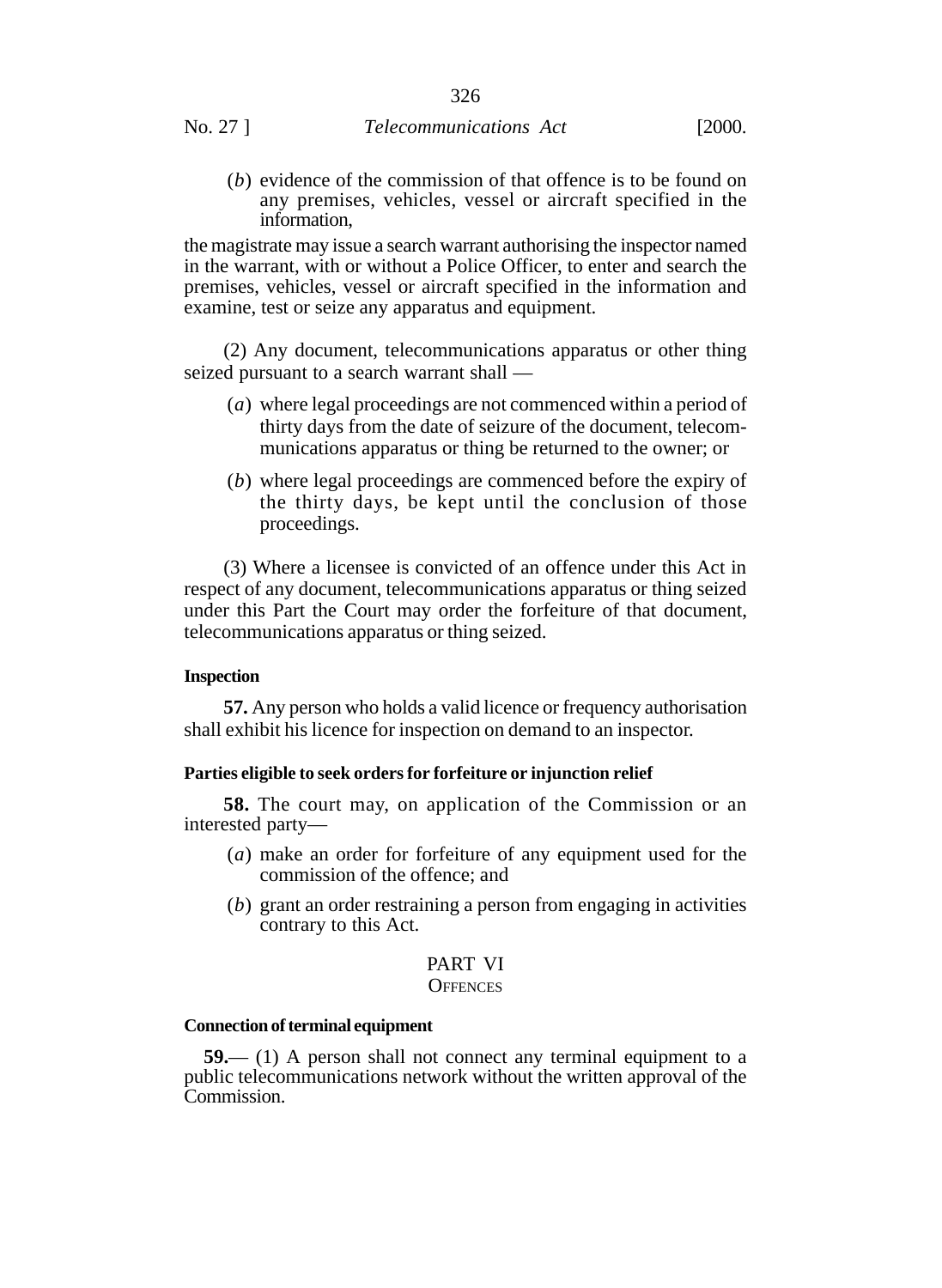(2) The Commission shall, before giving the approval, take into account the recommendations of ECTEL relating to equipment approval.

327

(3) Notwithstanding sub-sections (1) and (2), the Minister may, on the recommendation of ECTEL, exempt by Order, any person from the requirements of this section.

(4) A person who connects any terminal equipment contrary to this section commits an offence and is liable, on conviction on indictment, to a fine not exceeding ten thousand dollars or to imprisonment for a period not exceeding two years.

#### **Reduction of electrical interference**

**60.** No person shall use or cause to be used any thing that is capable of causing electrical interference with the normal functioning, or use of a licensed telecommunications network or operation of telecommunications apparatus, unless such a thing is equipped with filters, suppressors or other devices, or is otherwise modified to minimise the interference to a prescribed level.

#### **Unlawful interception**

**61.** Any message transmitted over a public telecommunications network, shall be confidential and shall not be intercepted or interrupted without the consent of the sender, or except as provided under this Act or any other enactment.

#### **Secrecy of personal information**

**62.** Any personal information relating to a subscriber shall be confidential and shall not be disclosed by any telecommunications provider without the consent of the subscriber or pursuant to a court order under this Act or any other enactment.

## **Malicious damage to apparatus**

**63.**— (1) No person shall remove, injure, or destroy any telecommunication network, or telecommunications apparatus, except in accordance with this Act.

(2) A person who contravenes subsection (1) commits and offence.

(3) Where a person who has no previous convictions commits an offence under this section that person is liable on summary conviction to a fine not exceeding fifteen thousand dollars.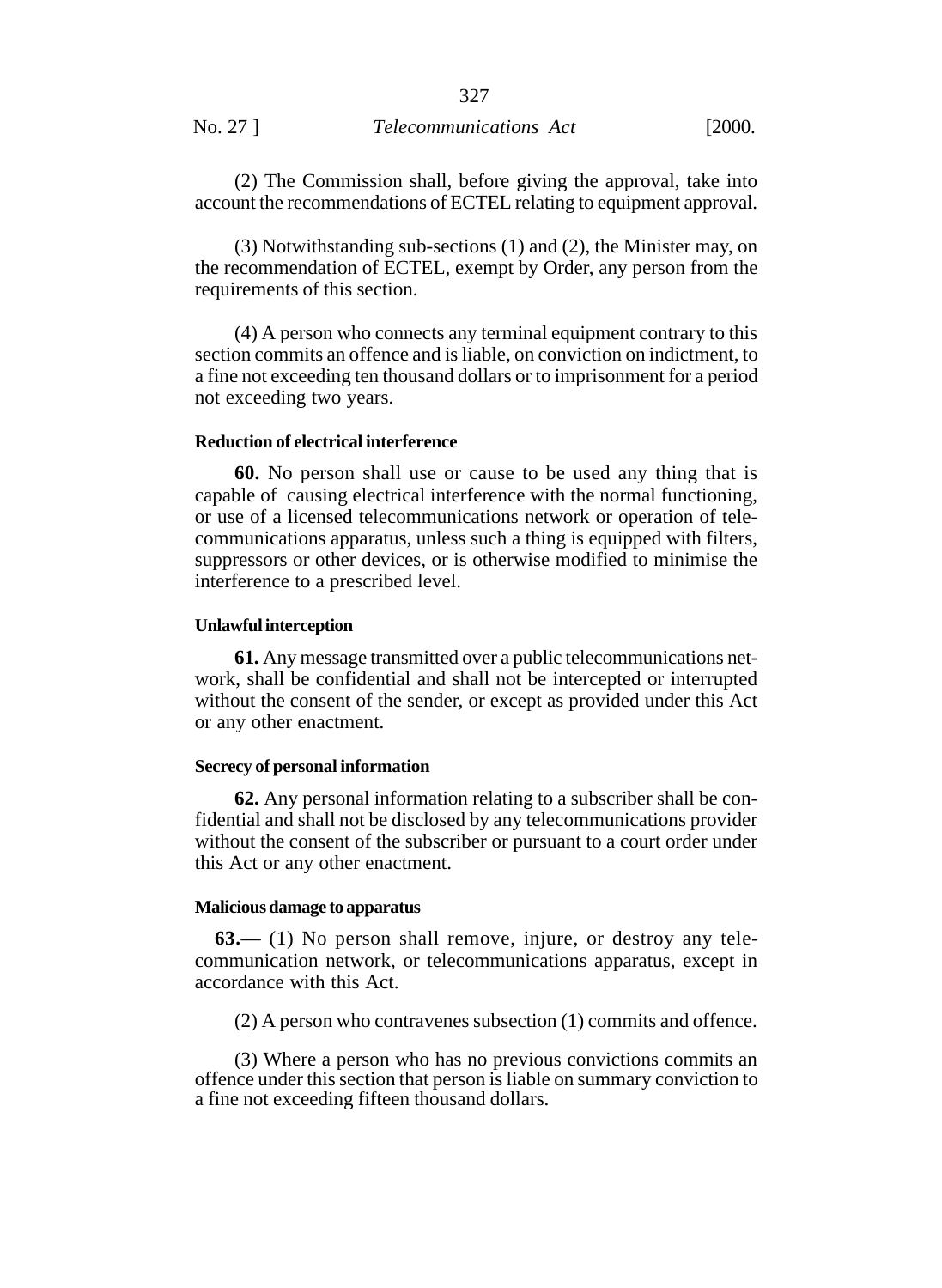| No. 27 ] | <i>Telecommunications Act</i> | [2000. |
|----------|-------------------------------|--------|
|          |                               |        |

(4) Where a person who has a previous conviction commits an offence under this section that person is liable on conviction on indictment to a fine not exceeding thirty thousand dollars or to imprisonment for a period not exceeding four years.

328

## **Unlawful interception and disclosure of personal information**

**64.**— (1) A person who —

- (*a*) contravenes section 60; or
- (*b*) knowingly discloses any personal information contrary to section 61;

commits an offence and is liable, on conviction on indictment, to a fine not exceeding fifteen thousand dollars or to imprisonment for a period not exceeding two years.

(2) Subsection (1) shall not apply to a disclosure made to the Customs department, the Income Tax department or the Police.

### **Obstruction of investigation**

**65.** A person who, in any manner, impedes, prevents, or obstructs any investigation being carried out by the Commission under this Act commits an offence and is liable, on conviction on indictment to a fine of ten thousand dollars or to imprisonment for a period not exceeding one year.

#### **Refusal**

**66.** A person who —

- (*a*) refuses to produce any document, record, thing, or any information required by the Commission under this Act; or
- (*b*) destroys or alters, or causes to be destroyed or altered, any document, record or thing required to be produced under this Act;

commits an offence and is liable, on conviction on indictment, to a fine not exceeding five thousand dollars or to imprisonment for a period not exceeding one year.

## **Giving false information**

**67.** A person who knowingly gives false or misleading information to the Commission commits an offence and is liable, on conviction on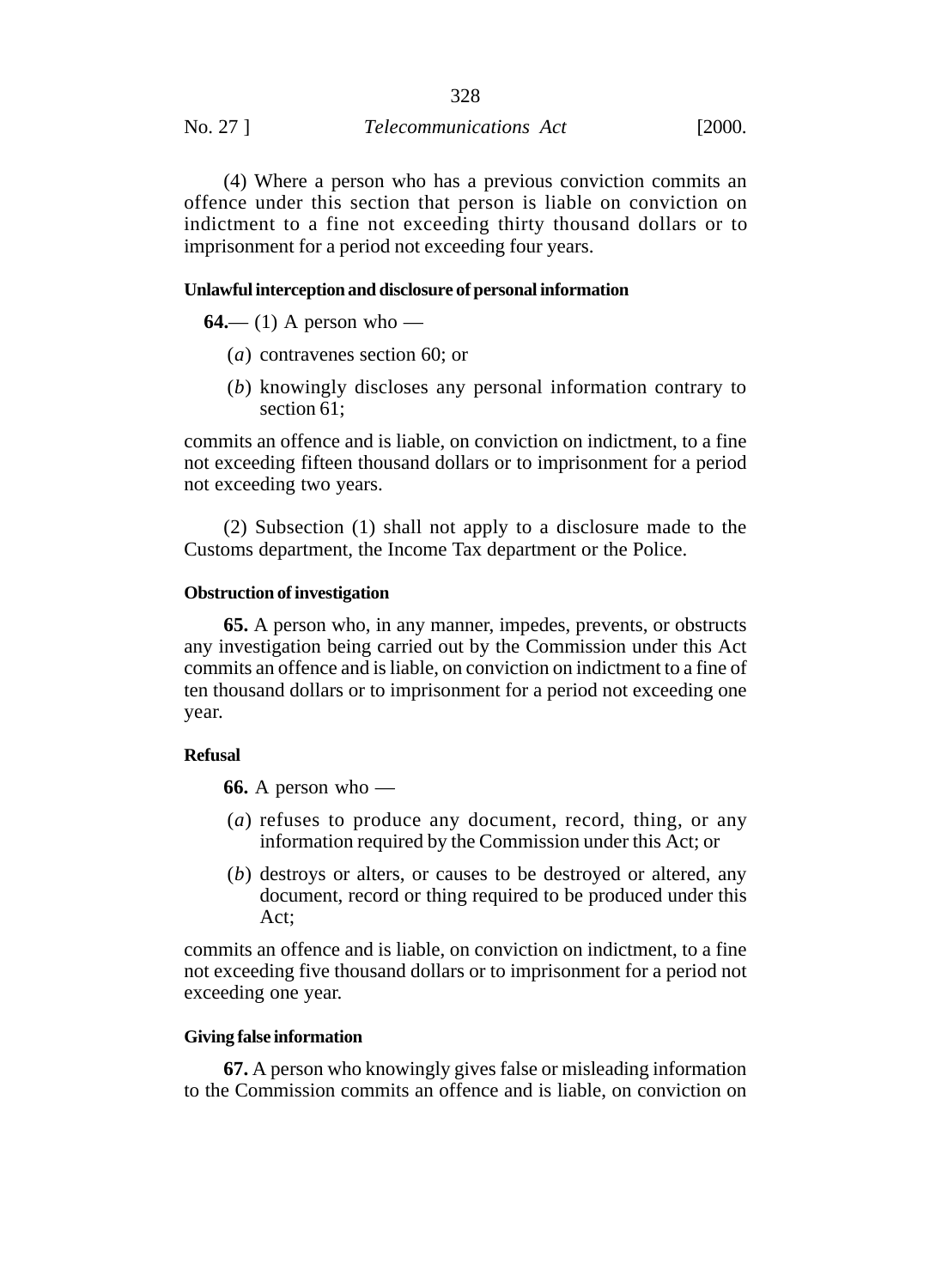indictment, to a fine not exceeding five thousand dollars or to imprisonment for a period not exceeding one year.

#### **Failure to attend to give evidence to the Commission**

**68.** A person who —

- (*a*) refuses or fails, without reasonable excuse, to appear before the Commission, having been required to do so; or
- (*b*) refuses to take an oath or make an affirmation having appeared before the Commission as a witness;

commits an offence, and is liable, on summary conviction, to a fine not exceeding one thousand dollars or to imprisonment for a period not exceeding six months.

## PART VII

#### **MISCELLANEOUS**

#### **Stoppage of telecommunications**

**69.** No communication which appears dangerous to the security of Saint Lucia or contrary to public order or decency shall be accepted for transmission, and if, in the opinion of the person receiving it, the message contains elements that constitute an offence, he shall immediately inform the Commission which shall take the necessary appropriate action.

#### **Access to lands and road works**

**70.**— (1) A person nominated by a public telecommunications provider and duly authorised in writing by the Minister or relevant authority may, at any reasonable time, enter upon and survey any land, other than land covered by buildings or used as a park, for the purpose of ascertaining whether the land would be suitable for use by the provider for, or in connection with, the establishment or running of the provider's system.

(2) For the purpose of providing a telecommunications service, telecommunications provider may lay or maintain or remove, any line or cable, in or over a street or a public ground and shall repair and restore the street and public ground to the satisfaction of the Minister.

(3) Where telecommunications provider fails to comply with subsection (2) within  $\lceil \cdot \rceil$  days of the laying maintenance or removal, the Minister may cause the repairs to restoration to be done and the telecommunications provider shall be liable to the cost for such repairs or restorations.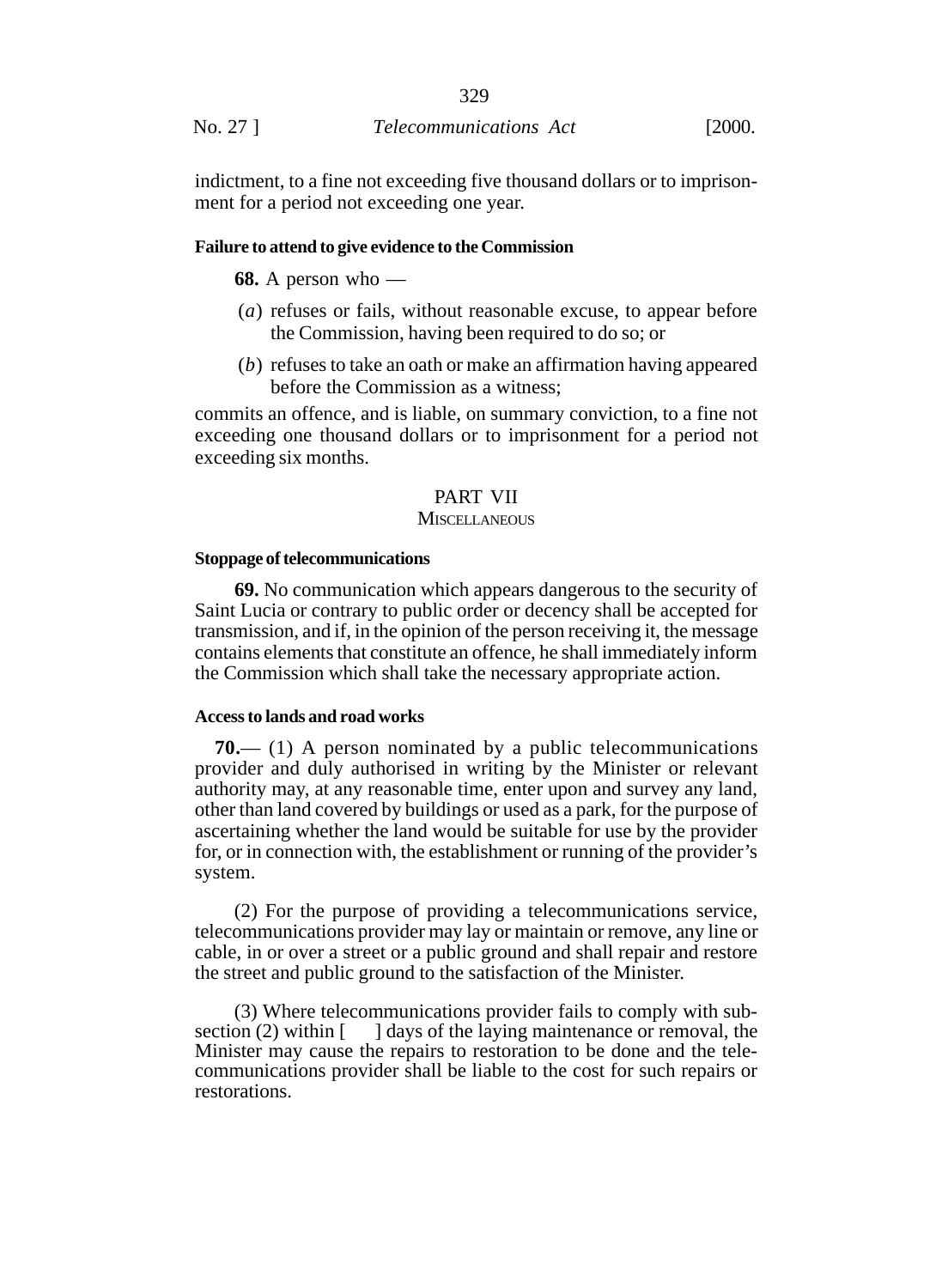## No. 27 ] *Telecommunications Act* [2000.

(4) Where, in an exercise of the power conferred by this section, any damage is caused to land or to chattels, the telecommunications provider shall make good the damage or pay to every person interested in the land or chattels compensation in respect of the damage; and where, in consequence of an exercise of that power, any person is disturbed in his enjoyment of any land or chattels, the provider shall pay to that person compensation in respect of the disturbance.

(5) In engaging in the inspection of land, installation of facilities, or maintenance of facilities, a telecommunications provider must take all reasonable steps to act in accordance with good engineering practice, to protect the environment, to protect the safety of persons and property, and to ensure that the activity interferes as little as practicable with the operations of a public utility, public roads and paths, the movement of traffic, and the use of land.

(6) A telecommunications provider who engages in any activity covered in subsection (1) or (2) must ensure that a facility installed over a road, bridge, path or navigable water is installed in a way that will allow reasonable passage by persons, vehicles and vessels.

(7) Where a telecommunications provider fails to comply with the provision of this section the Minister may suspend or revoke the telecommunications provider's licence in accordance with section 41.

### **Copyright**

**71.** The grant of a licence or frequency authorisation does not authorise the licensee or the holder of the authorisation to infringe any copyright, which may exist in the matter transmitted by him or her under his or her licence or authorisation.

#### **Liability of public and private officials**

**72.** Where a breach of this Act or licence has been committed by a person other than an individual any individual including a public officer who at the time of the breach was director, manager, supervisor, partner or other similarly responsible individual, may be found individually liable for that breach if,

- (*a*) having regard to the nature of his of Saint Lucia or her functions;
- (*b*) and his or reasonable ability to prevent that breach;

the breach was committed with his consent or connivance, or he or she failed to exercise reasonable diligence to prevent the breach.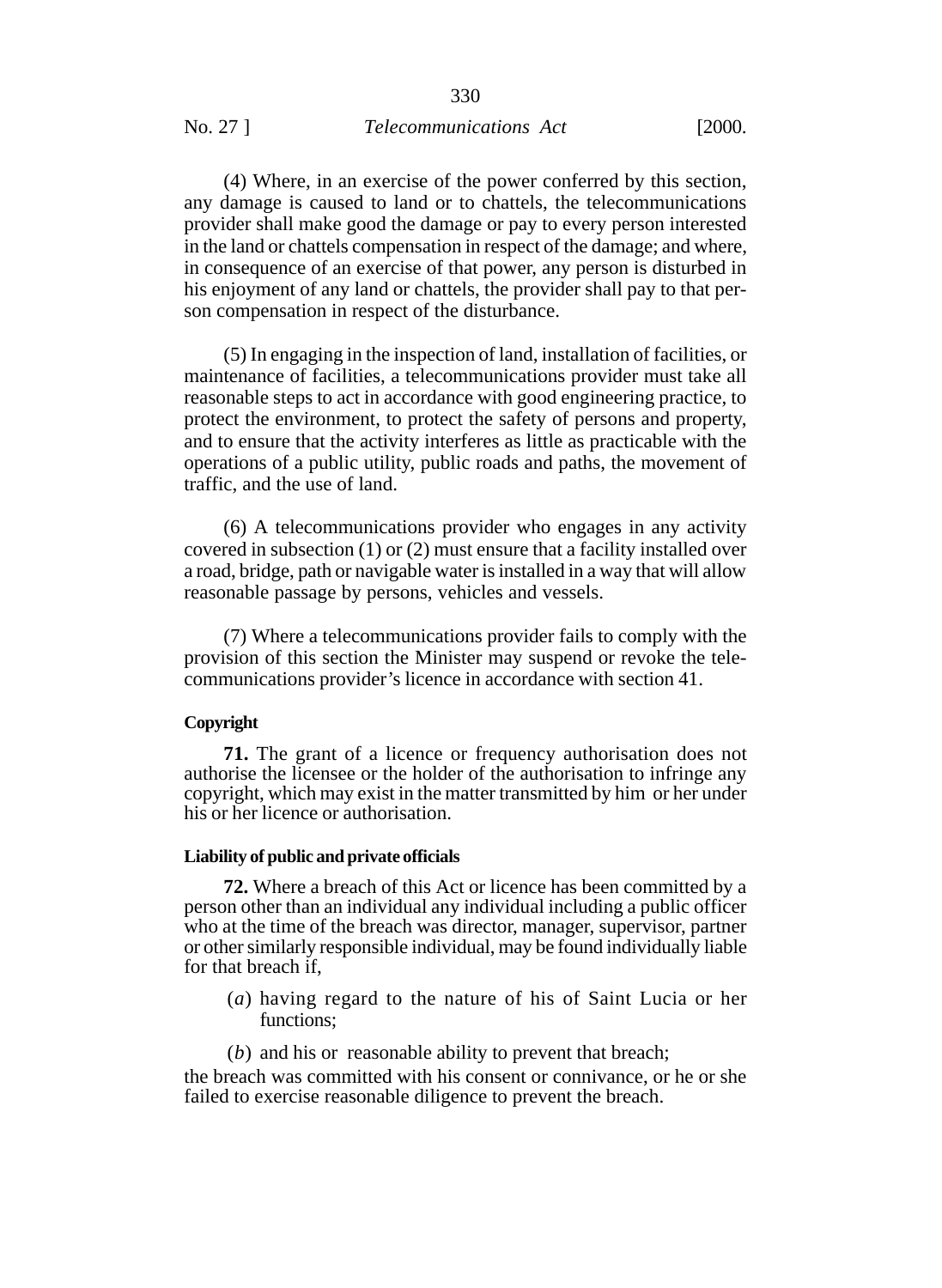|          | 331                           |        |
|----------|-------------------------------|--------|
| No. 27 ] | <i>Telecommunications Act</i> | [2000. |

#### **Installation and operation of telecommunications by diplomatic mission**

**73.**— (1) Notwithstanding this Act a diplomatic mission established in Saint Lucia may establish and operate telecommunication including radio apparatus, with the permission of the Minister.

(2) A diplomatic mission shall make proper arrangements for the use of its telecommunications permitted under subsection (1) in accordance with this Act.

### **Regulations**

**74.**— (1) The Minister may make Regulations to give effect to this Act.

(2) Without limiting the generality of sub-section (1), the Minister may make Regulations providing, in particular, for or in relation to —

- (*a*) forms and procedures in respect of the grant of a licence or a frequency authorisation;
- (*b*) matters relating to the provision of universal service and the management of the Universal Service Fund;
- (*c*) the type of terminal equipment to be connected to a public telecommunications network;
- (*d*) interconnection between telecommunications providers, and the sharing of infrastructure by telecommunications providers;
- (*e*) interconnection agreements;
- (*f*) matters relating to the allocation of numbers among the telecommunications providers;
- (*g*) stoppage or interception of telecommunications;
- (*h*) management of the spectrum;
- (*i*) adopting industry codes of practice, with or without amendment;
- (*j*) the procedure and standards relating to the submission, review and approval by the Commission of telecommunications tariffs;
- (*k*) the control, measurement and suppression of electrical interference in relation to the working of telecommunications apparatus;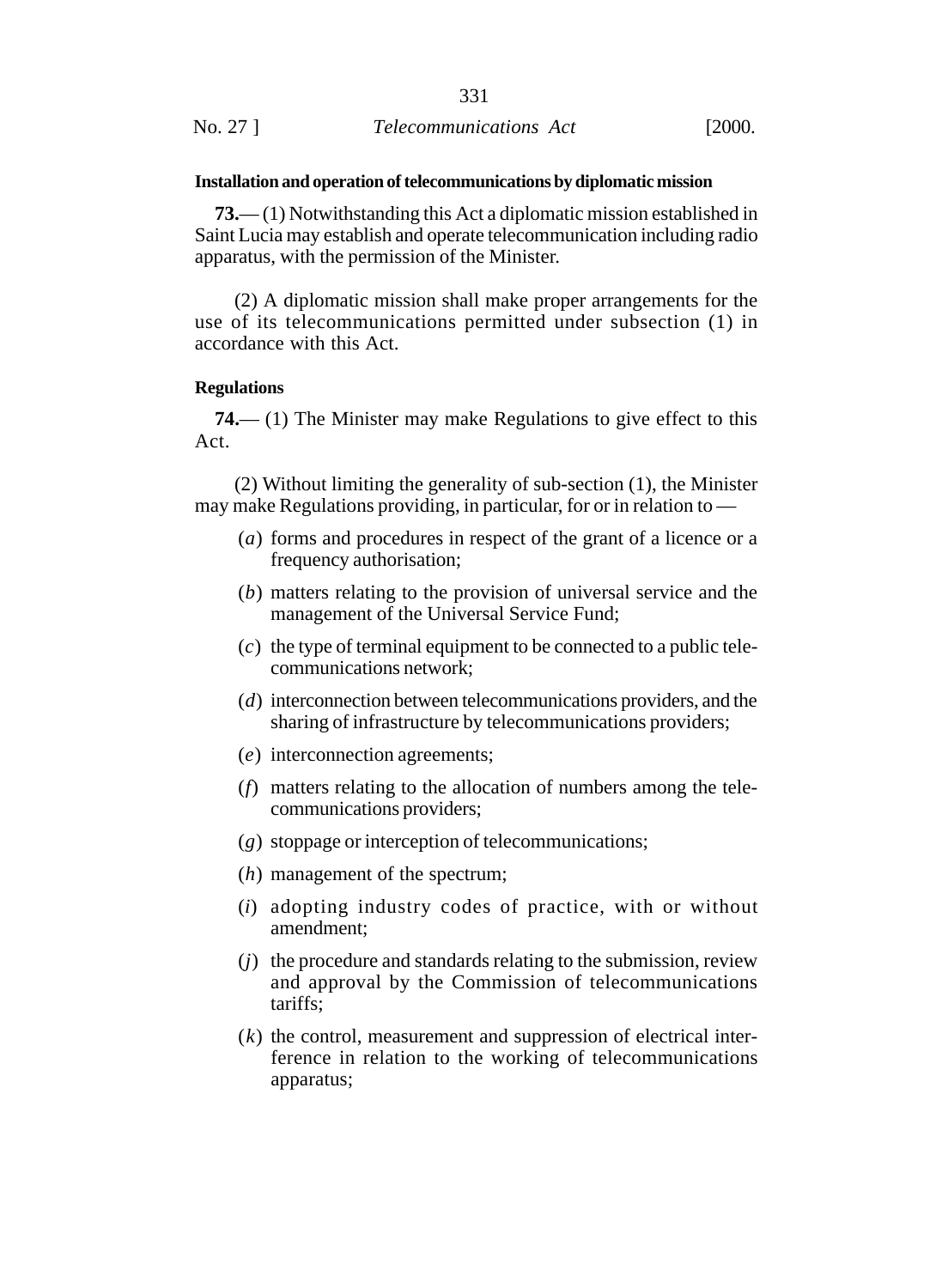- (*l*) matters of confidentiality including on the part of all persons employed in or in anyway connected with the maintenance and working of any telecommunications network or telecommunications apparatus;
- (*m*) public inspection of records of the Commission;
- (*n*) procedures for the treatment of complaints;
- (*o*) procedures for dispute resolution;
- (*p*) matters for which guidelines are to be issued by the Commission;
- (*q*) matters relating to the quality of telecommunications services;
- (*r*) technical regulation and setting of technical standards;
- (*s*) fees, including the amount and circumstances in which they are payable;
- (*t*) conduct of public hearings;
- (*u*) private networks and VSATS;
- (*v*) cost studies and pricing models.
- (*w*) submarine cables and landing rights;
- (*x*) registration and management of Domain Names

(3) Where ECTEL recommends regulations for adoption for the purpose of the Agreement the Minister shall take all reasonable steps to ensure their promulgation.

#### **Repeal and savings**

**75.**— (1) The Acts specified in the Third Schedule to this Act are hereby repealed.

(2) Notwithstanding the repeal of the Acts specified in the Third Schedule, and until such time as Regulations are made under this Act, any Regulations made under the repealed Acts shall continue into force with such modifications as are necessary to bring them in conformity with this Act.

(3) A person authorised to operate a telecommunications network or provide a telecommunications service or use radio frequencies as at the date of the entry into force of this Act shall be deemed to be operating such network or providing such service or using such radio frequencies pursuant to a licence issued under this Act for six months from the entry into force of this Act. Thereafter, any such telecommunications provider shall require a licence under this Act.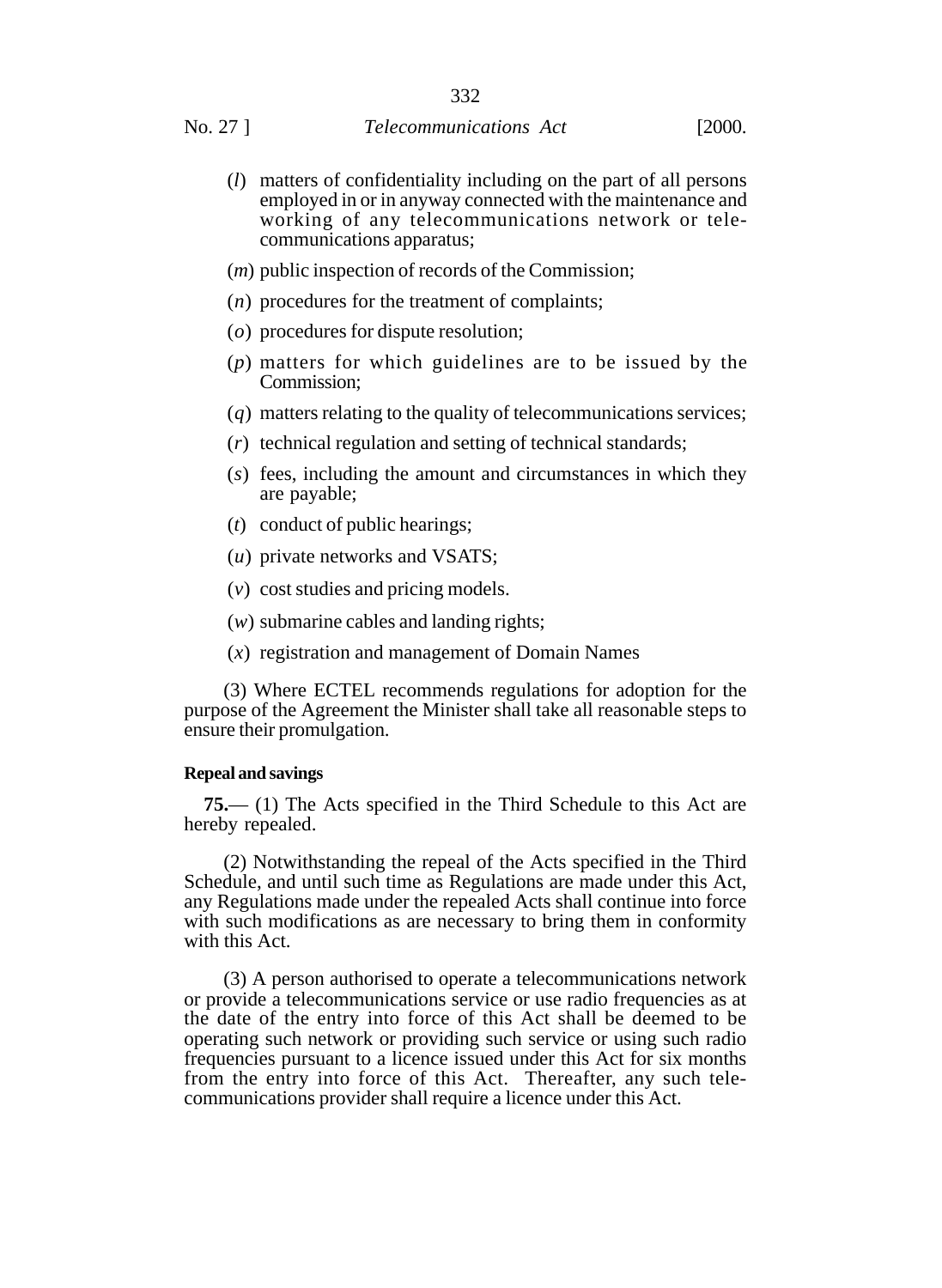#### **FIRST SCHEDULE**

*Section 25*

#### CONDUCT OF MEETINGS OF THE COMMISSION

- 1. The Commission shall meet at such times and at such places as the Commission considers necessary or expedient for the transaction of the business of the Commission.
- 2. The Chairperson may at any time call a special meeting of the Commission, and shall call a special meeting of the Commission within fourteen days of receipt of a request for that purpose addressed to him in writing and signed by any two commissioners.
- 3. The quorum of the Commission at any meeting shall be three commissioners.
- 4. In the absence of the Chairperson, the commissioners present shall elect from their number a commissioner to preside at the meeting of the Commission.
- 5. Decisions of the Commission shall be by majority of votes of members present and voting.
- 6.(a) Minutes of each meeting of the Commission shall be recorded and kept by the Secretary to the Commission.
- (b) A certified copy of the minutes of each meeting confirmed by the Commission shall be forwarded to the Minister within fourteen days after the meeting at which they were confirmed.
- 7. The Commission may invite any person to attend any meeting of the Commission where the Commission considers it necessary to do so, but that person shall not vote on matters before the Commission.
- 8. Subject to this Schedule, the Commission may regulate its own procedure, and may delegate to any commissioner power and authority to carry out on behalf of the Commission such duties as the Commission may determine.
- 9. Where a commissioner has an interest, directly or indirectly, in any matter before the Commission in which his or her private capacity conflicts with his or her duties as a commissioner and which matter is a subject of consideration by the Commission, commissioner shall, as soon as practicable after becoming aware of the interest in the matter, disclose his or her interest to the Chairperson.
- 10. The commissioner referred to in paragraph 9 of this Schedule shall not, unless otherwise decided by the Commission, take part in the consideration of the matter, and if allowed to take part in the consideration of the matter he or she shall not vote on the matter.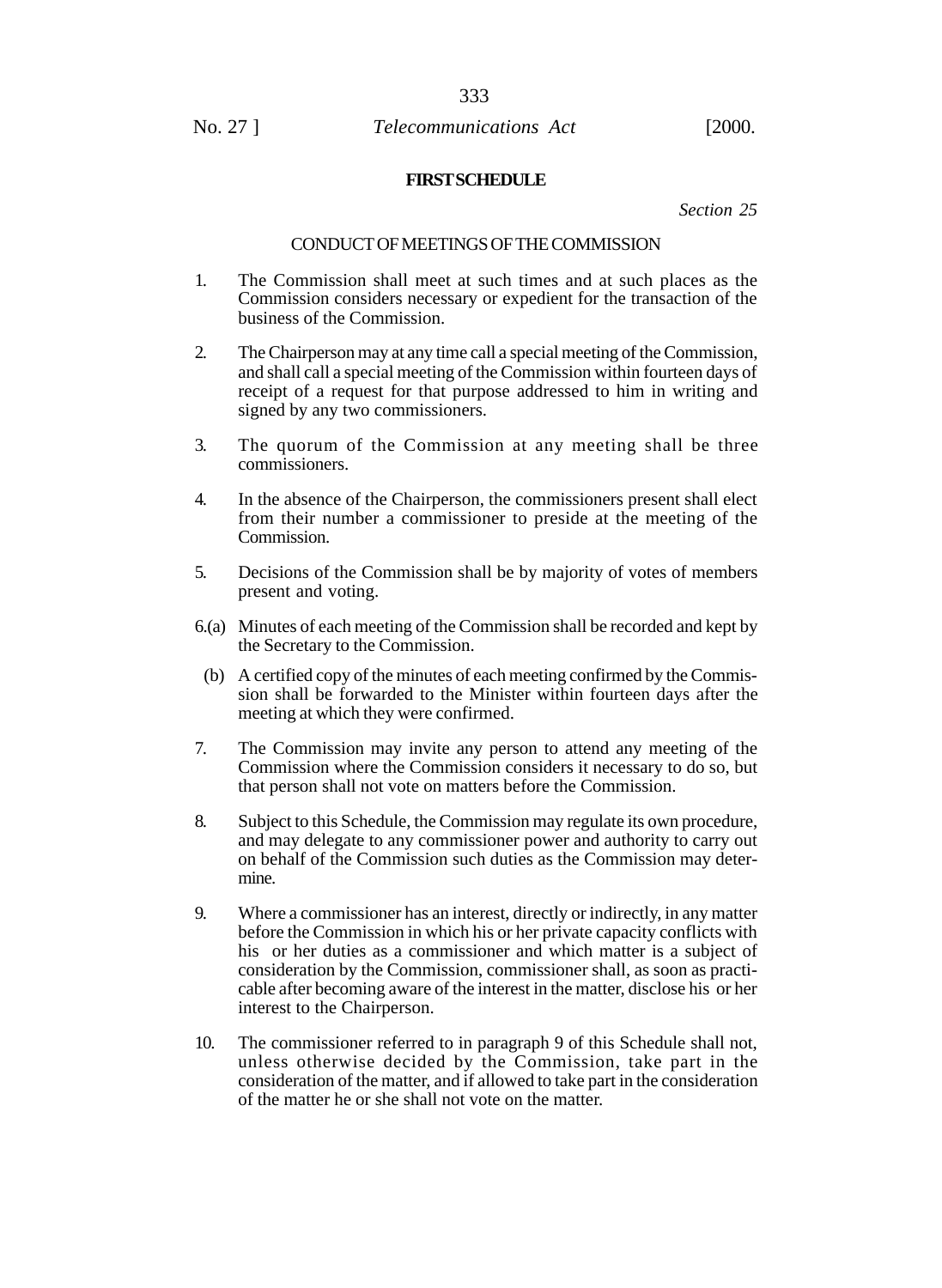#### **SECOND SCHEDULE**

*(Sections 31, 34, 37)*

## **PART 1**

## CONDITIONS THAT MAY BE INCLUDED IN LICENCES AND FREQUENCY AUTHORISATIONS

- 1. Licences and frequency authorisations granted under this Act may contain any or all of the following conditions:
	- (a) the networks and services which the licensee or authorisation holder is and is not entitled to operate and provide, and the networks to which the network of the licensee or authorisation holder can be connected;
	- (b) the duration of the licence or authorisation;
	- (c) the build-out of the network and geographical and subscriber targets for the provision of the relevant services;
	- (d) the use of radio spectrum;
	- (e) the provision of services to rural or sparsely populated areas or other specified areas in which it would otherwise be uneconomical to provide services;
	- (f) the provision of services to the blind, deaf, physically and medically handicapped and other disadvantaged persons;
	- (g) the interconnection of the licensee's network with those of other operators;
	- (h) the sharing of telecommunications infrastructure;
	- (i) prohibitions of anti-competitive conduct;
	- (j) the allocation and use by the licensee of numbers; and
	- (k) provision of universal service.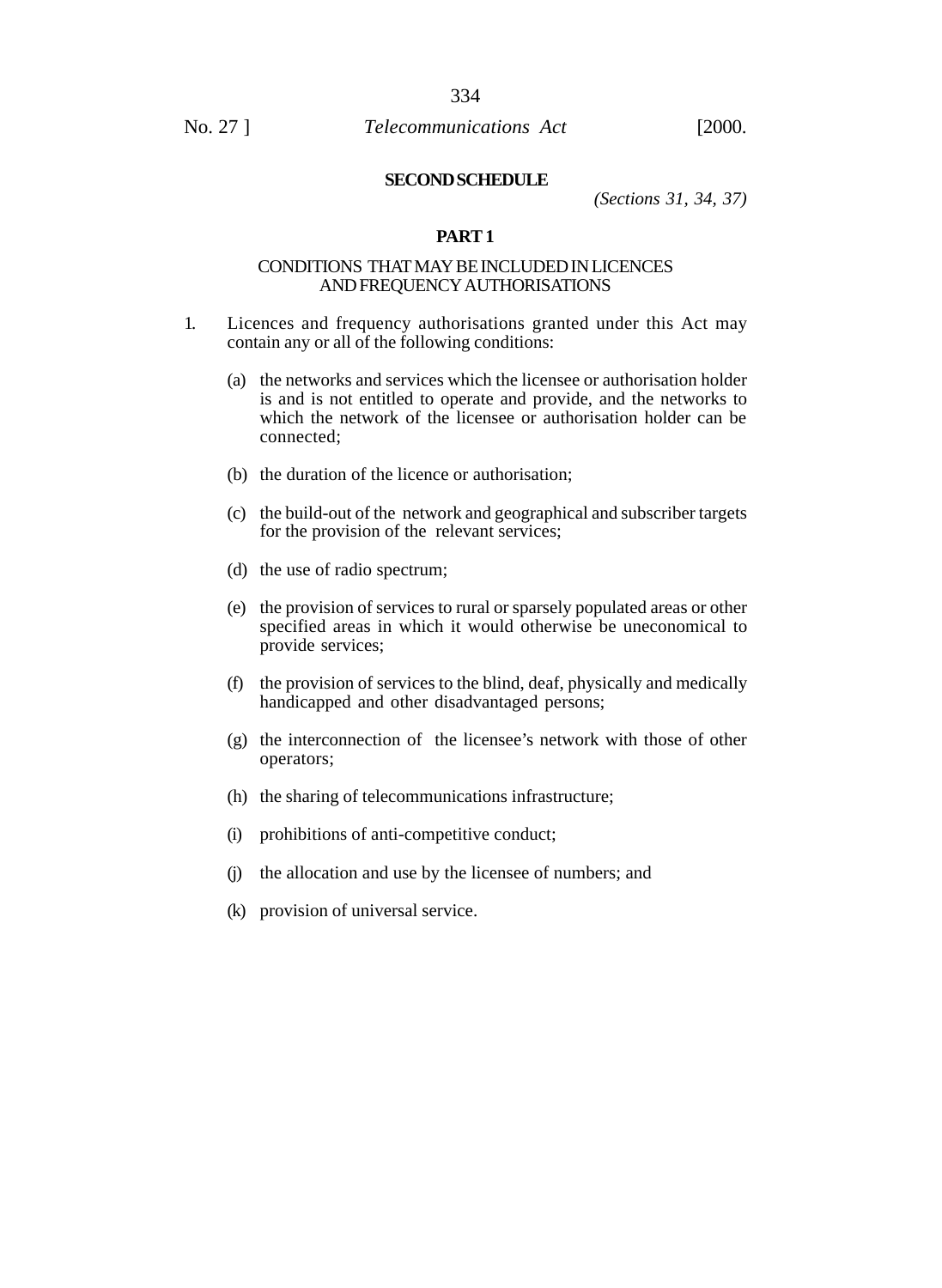## **PART 2**

#### CONDITIONS THAT MUST BE INCLUDED IN LICENCES AND FREQUENCY AUTHORISATIONS

Licences and frequency authorisations granted under this Act shall contain all of the following conditions:

- (a) period of licence and procedure for renewal or variation at behest of the applicant;
- (b) a condition stipulating that the licence or frequency authorisation shall only enter into force upon payment by the licensee or authorisation holder to ECTEL or the Commission of the prescribed fee;
- (c) a condition requiring the licensee or authorisation holder to pay annual anniversary fees and renewal fees on specified dates;
- (d) a condition requiring the licensee or frequency authorisation holder to provide ECTEL with such documents and information as ECTEL shall require and request in order to fulfil its purposes and functions;
- (e) a condition requiring the licensee or frequency authorisation holder to comply with any direction made by the Commission under section  $15(1)$ ;
- (f) provision of information and documents as required by and to the Commission and ECTEL;
- (g) non-exclusivity of the licence, and exclusivity or otherwise of the frequency authorisation;
- (h) contribution to universal service;
- (i) procedure to deal with complaints of customers, or subscribers;
- (j) compliance with the recommendations of ECTEL;
- (k) payment of moneys owed to the Government;
- (l) the submission to the Commission of a complete audited financial report;
- (m) specification of the fees depending on the divergent or convergent\* nature of the services provided.
- **\*** *Convergent nature means the process of multiple telecommunication services provided over a single medium.*